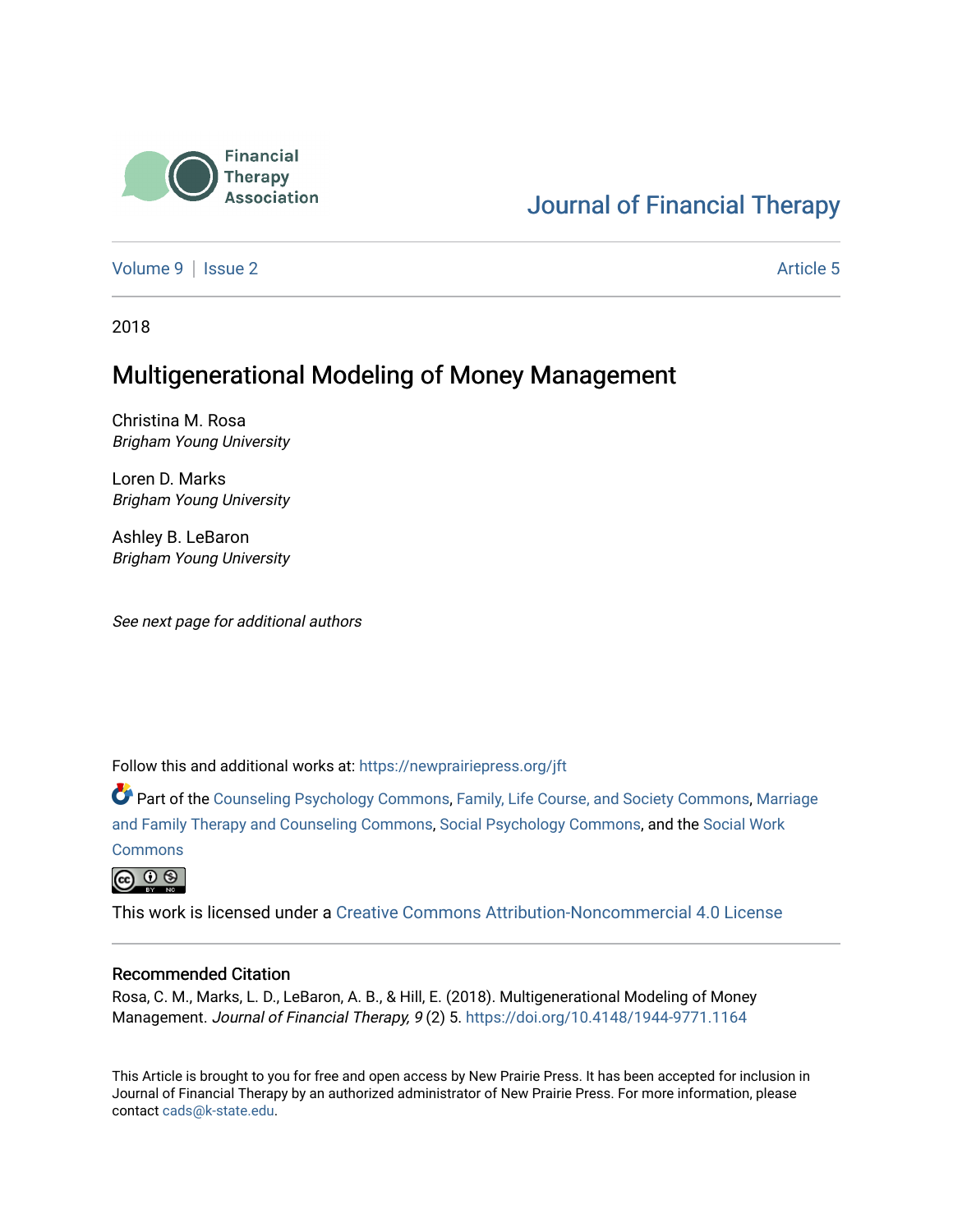# Multigenerational Modeling of Money Management

#### Cover Page Footnote

We appreciate resources of the "Marjorie Pay Hinckley Award in the Social Sciences and Social Work" at Brigham Young University which funded this research.

#### Authors

Christina M. Rosa, Loren D. Marks, Ashley B. LeBaron, and E.Jeffrey Hill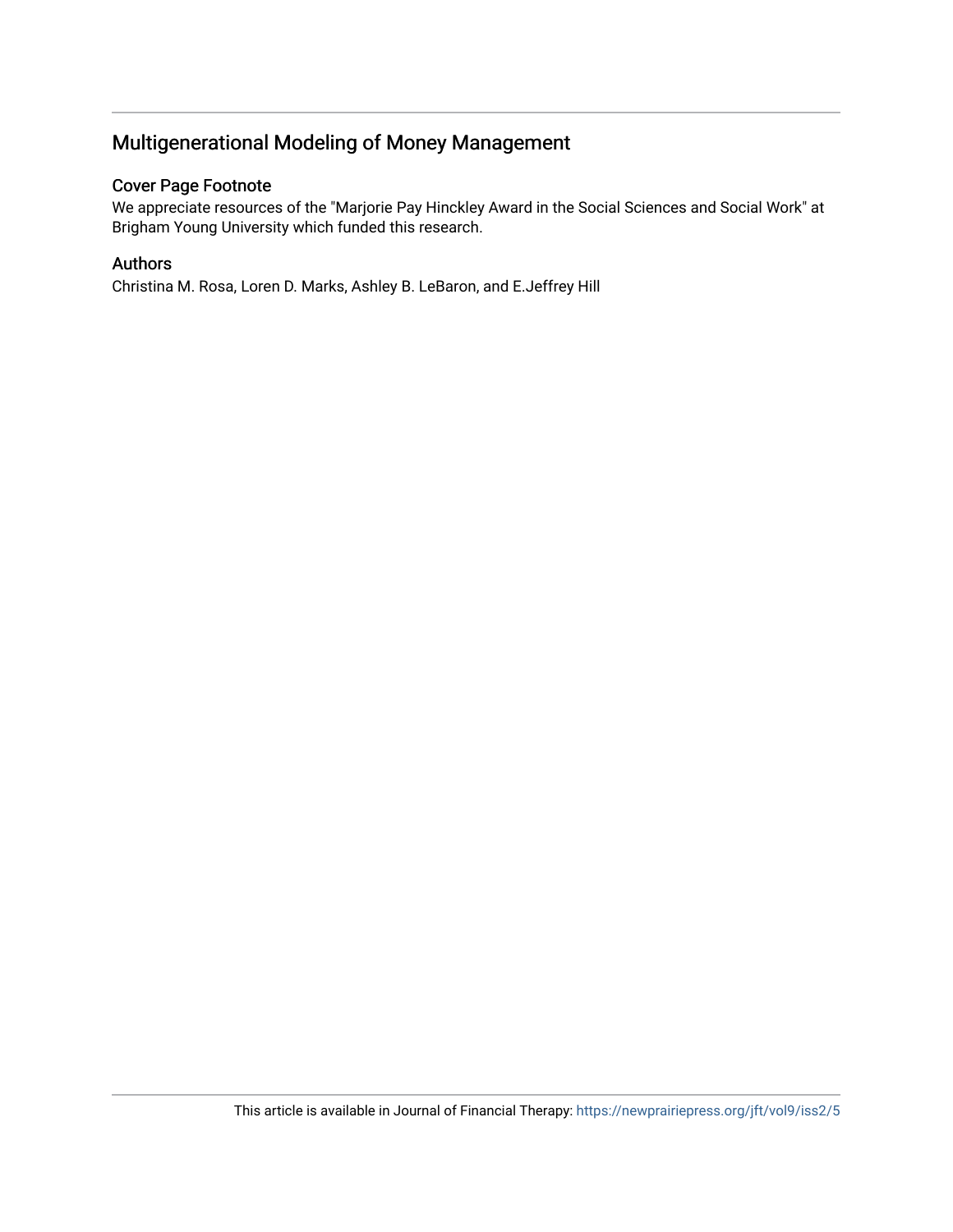# **Multigenerational Modeling of Money Management**

# **Christina M. Rosa-Holyoak Loren D. Marks, Ph.D.**

*Brigham Young University*

# **Ashley B. LeBaron, M.S.**

*University of Arizona*

# **E. Jeffrey Hill, Ph.D.** *Brigham Young University*

*This study is about implicit financial socialization within families. It specifically examines how parental modeling facilitates the intergenerational transmission of healthy financial behaviors. This qualitative, multi-generational, multi-site study begins to answer the following research question: What financial behaviors are parents modeling for their children? The sample for this study (N=115) included 90 undergraduate students (ages 18-30) enrolled in family finance classes at three U.S. universities, 18 of their parents, and 7 of their grandparents. Using a teambased approach to qualitative data collection, analysis, and coding, four consensus themes related to parental financial modeling were distilled: (a)"Working for a Living,"(b) "Managing Money Wisely," (c) "The Importance of Generosity," and (d) "Sacrificing for Children." These ideas can be used by parents, family life educators, financial therapists, and others to help improve the quality of financial socialization within families.*

*Keywords: financial socialization; modeling; family finance; parenting; millennials; emerging adults; qualitative; multigenerational* 

### **INTRODUCTION**

Despite the importance of parental modeling to children's financial socialization, little research has examined: 1) what financial behaviors are being modeled by parents and 2) how these link to outcomes later in life. Ralph Waldo Emerson penned, "Your actions speak so loudly, I cannot hear what you are saying." This principle appears to be particularly relevant in parenting. Whether parents act intentionally or not, children observe and often

We appreciate resources of the "Marjorie Pay Hinckley Award in the Social Sciences and Social Work" at Brigham Young University which funded this research.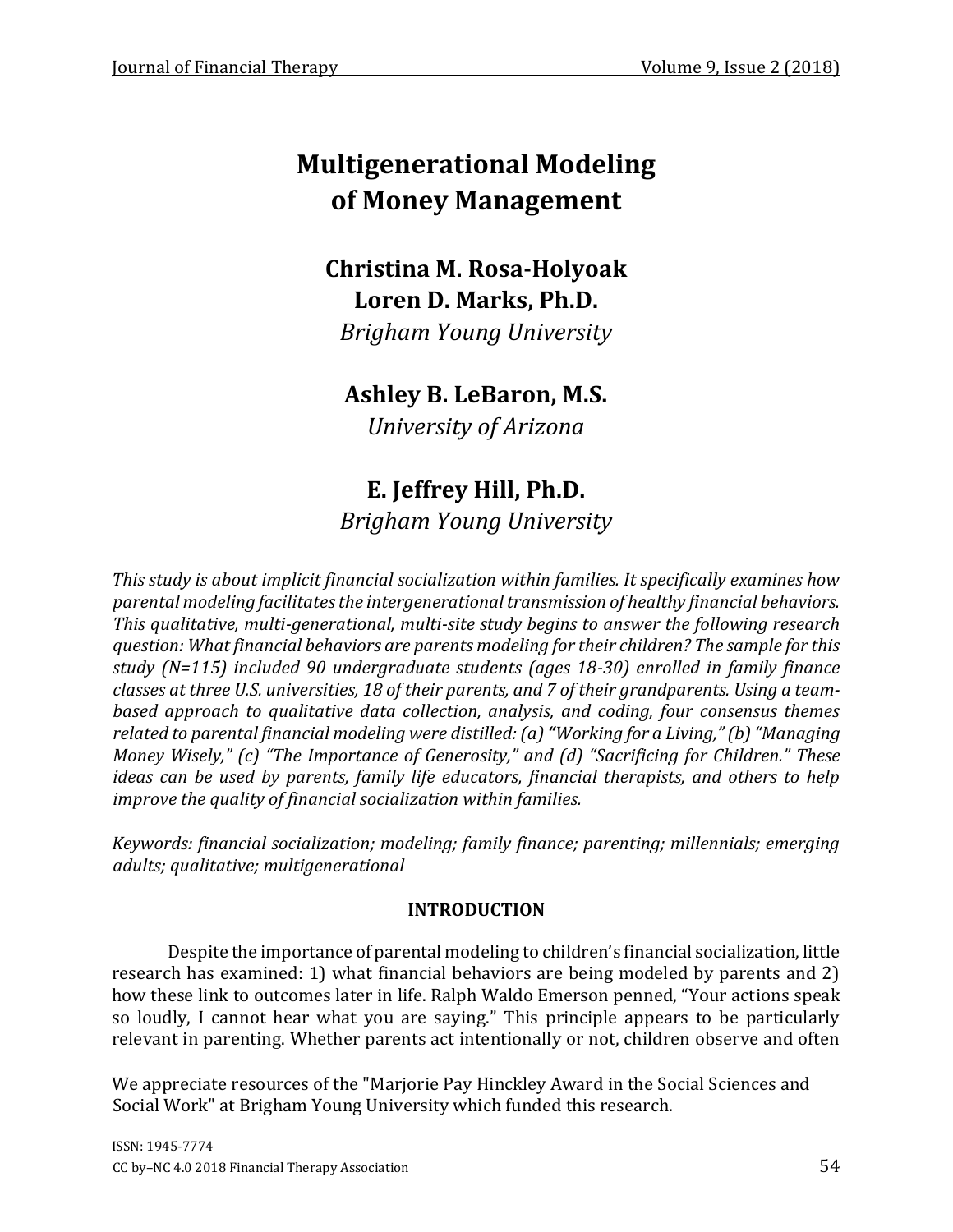imitate what their parents model (Bandura, 1977; Grusec & Davidov, 2007). Parental modeling of behavior includes financial behavior which contributes to how parents socialize their children with money. Research has shown that parents are the most influential source on children's financial learning (Clarke, Heaton, Israelsen, & Eggett, 2005; Shim, Barber, Card, Xiao, & Serido, 2010), and one of the main ways children learn about money from their parents is through modeling (LeBaron, Hill, Rosa, & Marks, 2018; Serido & Deenanath, 2016). The present qualitative study begins the exploration of what financial behaviors are being modeled. This article is grounded on analyses of 115 retrospective interviews of emerging adults, parents, and grandparents and presents four financial behaviors that parents reportedly modeled for their children.

#### **LITERATURE REVIEW**

#### **Empirical Foundations**

Recent demographic studies on financial literacy and financial behaviors reveal alarming deficiencies (Clarke et al., 2005; Lusardi, Mitchell, & Curto, 2010; Nelli Mae, 2002; Reed & Cochrane, 2012). As researchers and educators seek to improve financial knowledge, attitudes, and behaviors, it is important that they look to the primary source of financial education— parents (Clarke et al., 2005; Grinstein-Weiss, Spader, Yeo, Key, & Books Freeze, 2012; Pinto, Parente, & Mansfield, 2005; Shim et al., 2010). Most financial education efforts, including family financial socialization research, focus on overt teaching (i.e. having conversations about money). While overt financial education aids in children's financial socialization (Grinstein-Weiss, Spader, Yeo, Taylor, & Books Freeze, 2011; Hira, Sabri, & Loibl, 2013), implicit socialization such as modeling occurs more frequently (Gudmunson & Danes, 2011; John, 1999) and therefore may be even more impactful. A meta-analysis conducted by Fernandes, Lynch, and Netemeyer (2014) found that financial education interventions accounted for only 0.1% of the variance in financial behavior. When overt methods are used, it is important that the unspoken *behaviors* of the instructor (whether teacher or parent) be in line with their teachings because "a teacher who does not model what they set out to teach cannot be very effective" (Hira, 2012, p. 505).

Based on the little research that has been conducted on financial modeling, it appears that parents' financial behaviors may have a significant impact on children's financial socialization; specifically, when parents model positive financial behaviors, their children often imitate those behaviors in childhood, as well as in adulthood (Jorgensen, Rappleyea, Schweichler. Fang, & Moran, 2017; Shim et al., 2010; Webley & Nyhus, 2006). Indeed, modeling may be one of the three main methods (in addition to family discussion and experiential learning) used in family financial socialization (LeBaron et al., 2018). According to Shim et al. (2010), "If parents had a better understanding of how financial literacy can contribute to their children's success later in life, they might be more inclined to demonstrate positive financial behaviors" (p. 1468). In terms of gender, both fathers and mothers appear to be important in financial modeling. Some research suggests that while fathers modeled financial behaviors more frequently than mothers did, mothers' financial modeling predicted both greater frequency of positive financial behaviors, as well as feeling more financially prepared in emerging adulthood (Clarke et al., 2005).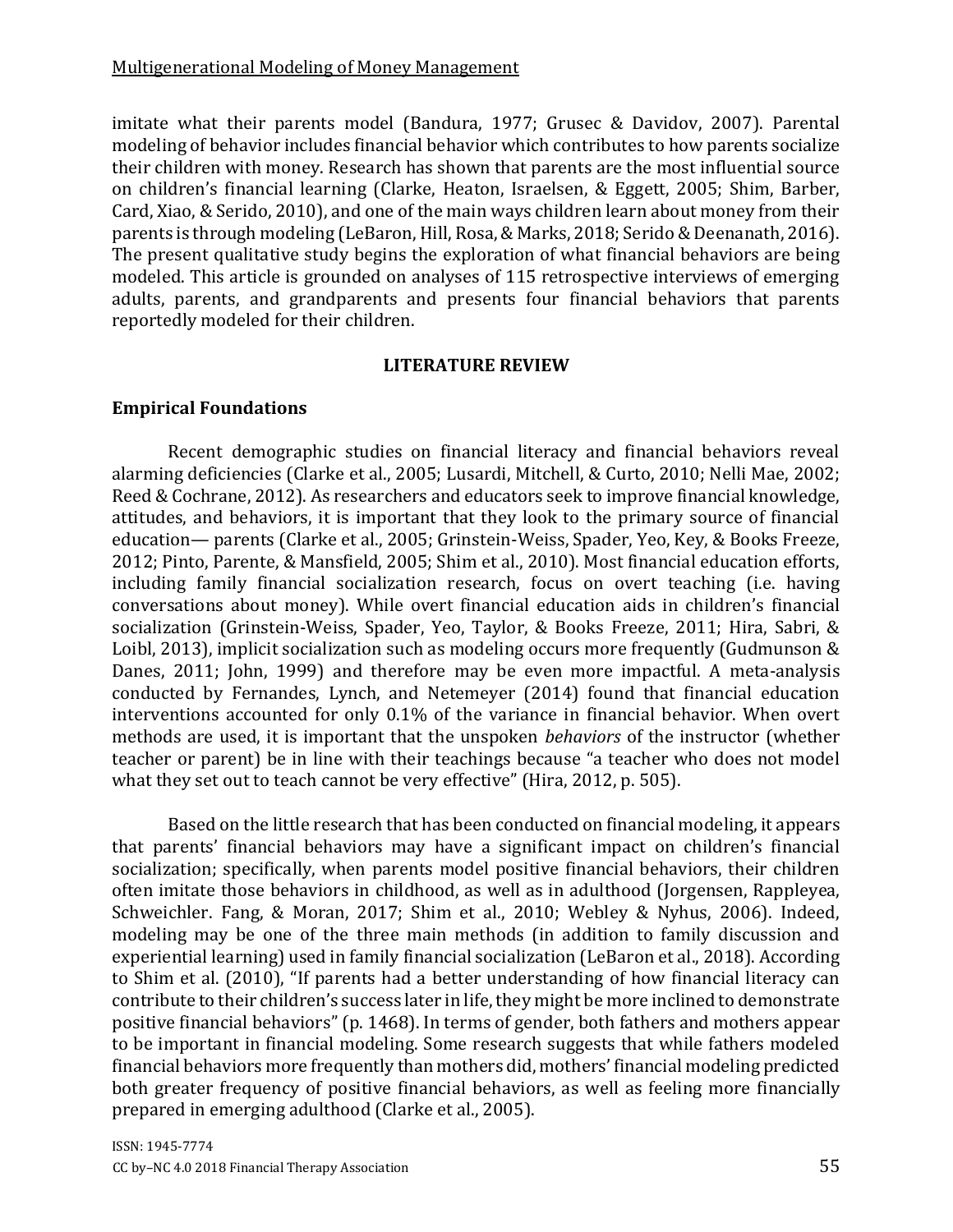A handful of studies have examined modeling of specific financial behaviors. For example, research suggests that when their parents had saved, paid bills on time, and avoided unnecessary debt, emerging adults were more likely to avoid unnecessary debt, limit spending, stick to a budget (Hibbert, Beutler, & Martin, 2004). In other words, parents' financial prudence predicted lower financial strain for their emerging adult children. A couple of studies have found links between parents' financial communication and emerging adults' credit behaviors. For example, literature suggests that parents' avoidance of financial communication predicted the credit card misuse of their emerging adult children (Norvilitis, & MacLean, 2010). Additionally, Hancock, Jorgensen, and Swanson (2013) found that having parents who fought about money was associated with a 2.8 times greater chance that emerging adults had credit card debt, and over 2.1 times greater chance of having multiple credit cards. In fact, having parents who fought about money predicted emerging adults' having multiple credit cards as much as did emerging adults' work experience, knowledge, and credit card attitudes combined.

Parental modeling matters, because parental financial patterns can be transmitted to their children (Hibbert et al., 2004; Jorgensen et al., 2017), but there is still much more to be explored. The present qualitative study offers an in-depth look into the financial behaviors parents modeled for their children.

# **Theoretical Foundations**

The theoretical foundation of the study was twofold: Bandura's social learning theory (1977) and Gudmunson and Danes' (2011) family financial socialization model. According to social learning theory (Bandura, 1977), children learn mainly through observing others' (particularly their parents') behavior and then imitating that behavior. This observational learning will shape their development, including, presumably, their development of financial knowledge, attitudes, and behaviors. The family financial socialization model (Gudmunson & Danes, 2011) proposes that modeling is one component of socialization, affecting not only financial knowledge but ultimately behaviors and well-being.

### **Research Question**

Based on previous literature and drawing upon social learning theory (Bandura, 1977) and the family financial socialization model (Gudmunson & Danes, 2011), this qualitative, multi-generational study seeks to answer the following research question: What financial behaviors are parents modeling for their children? The results may be useful to multiple audiences, including (a) researchers in understanding the impact of financial modeling, (b) financial educators in enhancing family financial socialization, and (c) parents in modeling positive financial behaviors for their children.

### **METHOD**

This study is part of a multigenerational, qualitative project called *Whats and Hows of Family Financial \$ocialization* (LeBaron et al., 2018).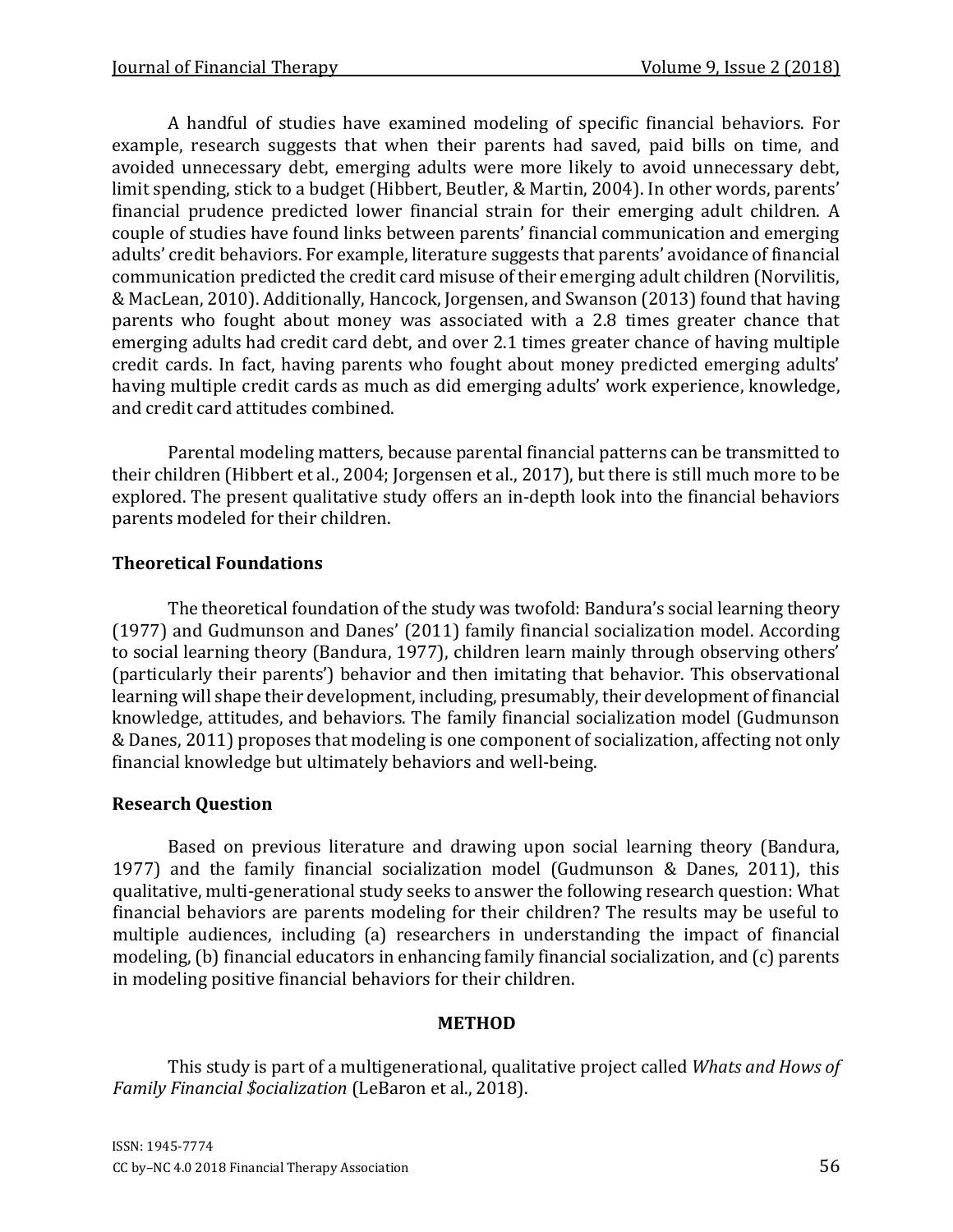# **Sample**

The sample for this study (*N*=115) included 90 undergraduate students (ages 18-30) enrolled in family finance classes at three U.S. universities, including (1) a private university in the Intermountain West, (2) a public university in the Midwest, and (3) a state university in the Southwest. The researchers concur with Handel's (1996) position that "No [single] member of any family is a sufficient source of information for that family" (p. 346) and accordingly interviewed 18 parents and seven grandparents of participating students. This approach provided reports, viewpoints, and perspectives from three generations (college student, her/his parent, her/his grandparent). This resulted in a total of seven student, parent, and grandparent triads, as well as 11 additional student and parent dyads. In terms of racial/ethnic composition the sample consisted of 62% white and 38% ethnic and/or racial minority (including African American, Asian, Latino/a, and Pacific Islander) individuals. In terms of gender, the sample was 66% female and 34% male.

# **Procedures**

After obtaining informed consent, qualitative interviews were conducted by trained team members either face-to-face or over-the-phone. Most student interviews lasted between 15-30 minutes with parent and grandparent interviews typically lasting between 30-60 minutes. Interviews began with variations of two open-ended questions: (a) "What did your parents teach you about money?" and (b) "How did they teach you those things?" Ninety-one percent (n=105) of the participants' responses involved discussions of parental examples which were both positive and negative. These "modeling" related data are the focus of the current article, with an emphasis on positive or strengths-focused accounts. All interviews were recorded and transcribed verbatim. Data were then coded and analyzed using a team-based methodology as outlined next.

### **Coding and Analyses**

The present study utilized a team-based approach to qualitative data collection, analysis, and coding that was intentionally designed to produce "more valid, reliable, and rigorous qualitative research" than the solo researcher or "diva soloist" approach often employed in qualitative research (Marks, 2015, p. 494). Specifically, Marks' four-phase, team-based (or "quad squad") approach integrates several strategies for providing greater reliability, including: (a) developing a detailed audit trail for sampling, questionnaire usage, and qualitative coding that demonstrates and provides a "replicable method of inquiry" (Marks, 2015, p. 499); (b) building a qualitative research team that engages diverse team members<sup>1</sup>; and (c) coding the data in coding pairs with a focus on inter-rater reliability that allows for multiple voices but "tempers the idiosyncrasies [and biases] of any single member" (p. 502).

 $\overline{a}$  $1$  Our research team included project-relevant diversity in that members hailed from three different generations (ages 20-63) and represented married and single status, as well as grandparent, parent, and non-parent status.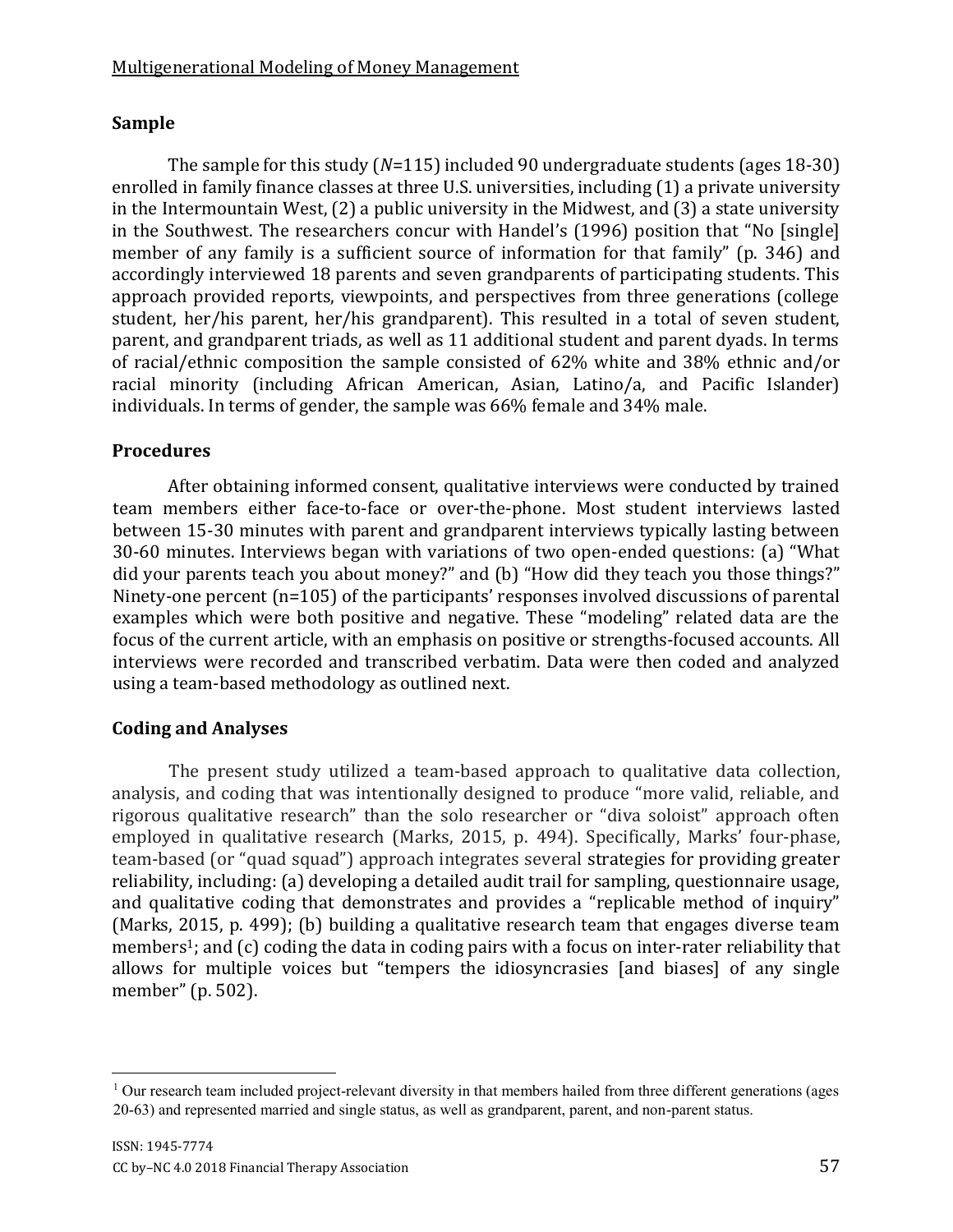The data were analyzed by ten research team members who were divided into five coding pairs. Each member of the coding pair independently open coded each interview, consistent with early stages of a grounded theory approach (Strauss & Corbin, 1990). Coders then met together with their coding partner to review their open codes in a check and balance system, resolving discrepancies as they arose. Additionally, coding partners would periodically switch or rotate partnerships and code with another member of the group for further inter-rater reliability. Composite inter-rater reliability was very high ( $\kappa = .90$ ). Discrepancies were resolved within coding pairs as they compared their coded analyses. If a consensus could not be reached, the excerpt was coded more liberally than sparingly. For example, if one partner said that an excerpt represented frugality, and another said it represented budgeting, the excerpt was typically coded as both. Coded excerpts were cataloged employing NVivo 11 qualitative software. Two rounds of coding took place. The first round of open coding was a more informal analysis of the interviews designed to identify preliminary themes (e.g., Strauss & Corbin, 1990). As the second round of systematic coding in pairs took place, themes, which did not fit with the original themes identified in phase one, were discussed by the team and added to or combined with another theme (Marks, 2015). Only emergent themes documented by all team members and pairs were "designated with the carefully reserved appellation of *core theme*" (Marks, 2015, p. 503, emphasis in original). Coding revealed four (consensus) core themes relating to "parental modeling of financial behavior." Those core themes will be presented in this article [see Table 1 for a Numerical Content Analysis (NCA); see Marks (2015) for a step-by-step explanation of all four phases employed in the team-based approach that was employed in the present study].

#### **FINDINGS**

Our team-based coding identified four consensus themes related to financial modeling including, respectively, (a) Seeing parents "Working Hard to Make a Living;" (b) Managing Money Wisely – "She gave me a good example of how to control your money;" (c) The Importance of Generosity – "We were always taught to give;" (c) Sacrificing for Children – "They sacrificed their own needs [for us]." The themes were sufficiently expansive, both in quantitative occurrence and in qualitative variation, that additional coding was conducted to identify prominent and recurring "sub-themes." This practice can be a helpful heuristic device, especially with large qualitative data sets (Marks, 2015). Consistent with the aim to share participants' voices, primary data are presented.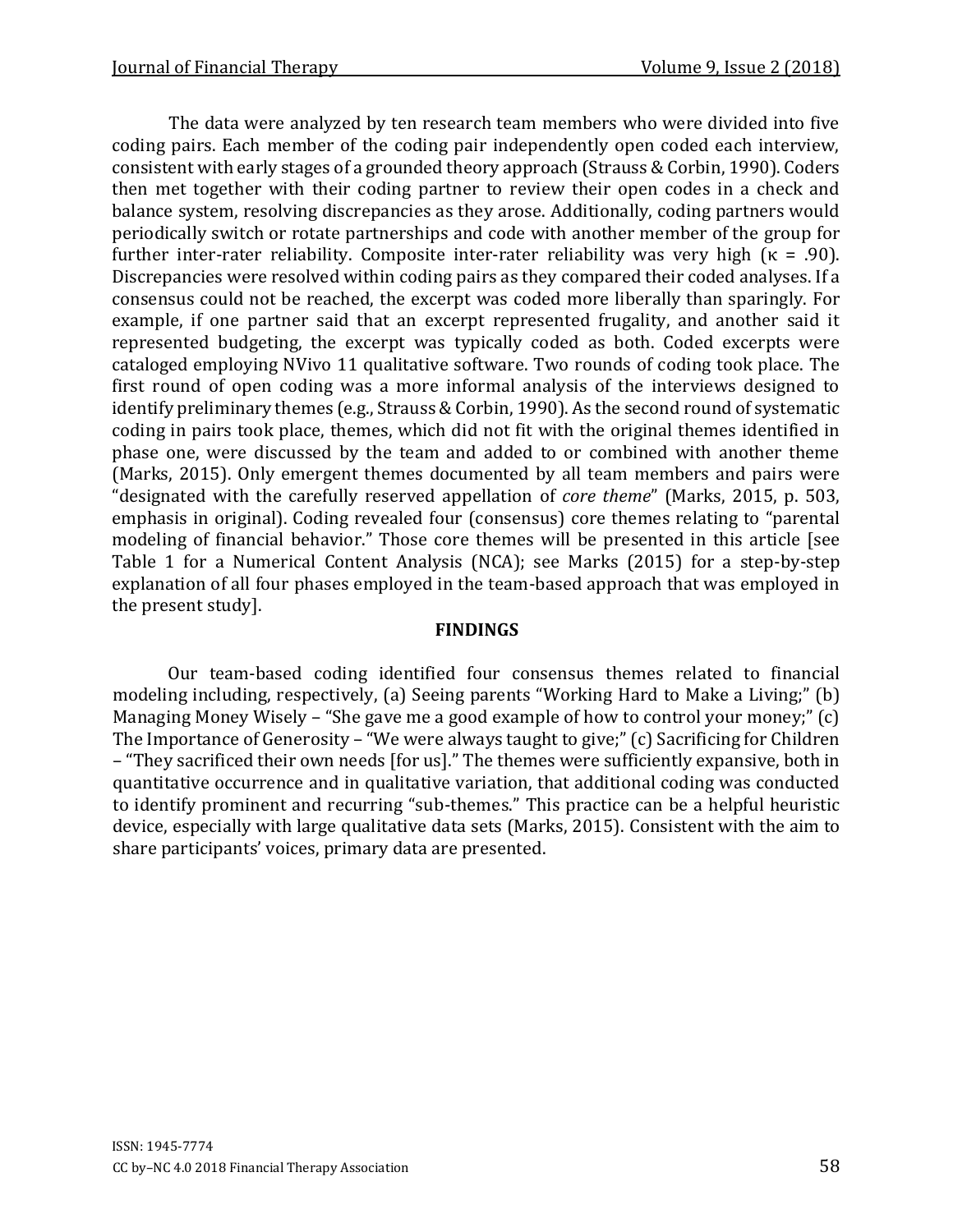Table 1.

| ╯<br>Theme             | ັ<br>References<br>(number) | Sources<br>(number) | Interviews<br>(percent) | Average # Ref.<br>per Int. |
|------------------------|-----------------------------|---------------------|-------------------------|----------------------------|
| Work                   | 75                          | 46                  | 43.8                    | 0.7                        |
| Manage Wisely          | 350                         | 96                  | 91.4                    | 3.3                        |
| Avoid Debt             | 60                          | 45                  | 42.9                    | 0.6                        |
| Save                   | 120                         | 67                  | 63.8                    | 1.1                        |
| Budget/Be Frugal       | 170                         | 82                  | 78.1                    | 1.6                        |
| <b>Be Generous</b>     | 60                          | 39                  | 37.1                    | 0.6                        |
| Sacrifice for Children | 61                          | 43                  | 41.0                    | 0.6                        |
| <b>Grand Total</b>     | 546                         | 105                 | 100                     | 5.2                        |

*Numerical Content Analysis of Coding* 

*Note.* Calculations were made based on the 105 interviews that mentioned "Modeling," not the 115 total interviews conducted in the larger study.

# **Theme 1: Seeing Parents "Working Hard to Make a Living"**

Our participants shared memories of watching their parents work hard to support their family. The following was an observation made by a Hispanic, female student (#139):

*My parents are both headstrong individuals, and especially my mom she wanted to make sure...that I know that women can be independent...whether there's a man in the house or not. [S]he always taught me to value education.... [Although] she dropped out of high school, [she] got her GED, [and] she's really embedded school and education in me as value[s]—and also to be punctual, honest, and...reliable. She's been working at her job for 20+ years, so I see that and I'm like, "That's exactly how I wanna be once I graduate."* 

Another way in which the theme of work was modeled was when parents would work alongside of their children, constructively teaching them how to work hard and effectively. One Hispanic grandmother (#156) recalled,

*When we started babysitting, my mom was the one that would actually end up babysitting because we were 12 [and] 13. They would bring the babies to us at the house and she would be the one that would be like, "Okay, let's change the diaper and this is*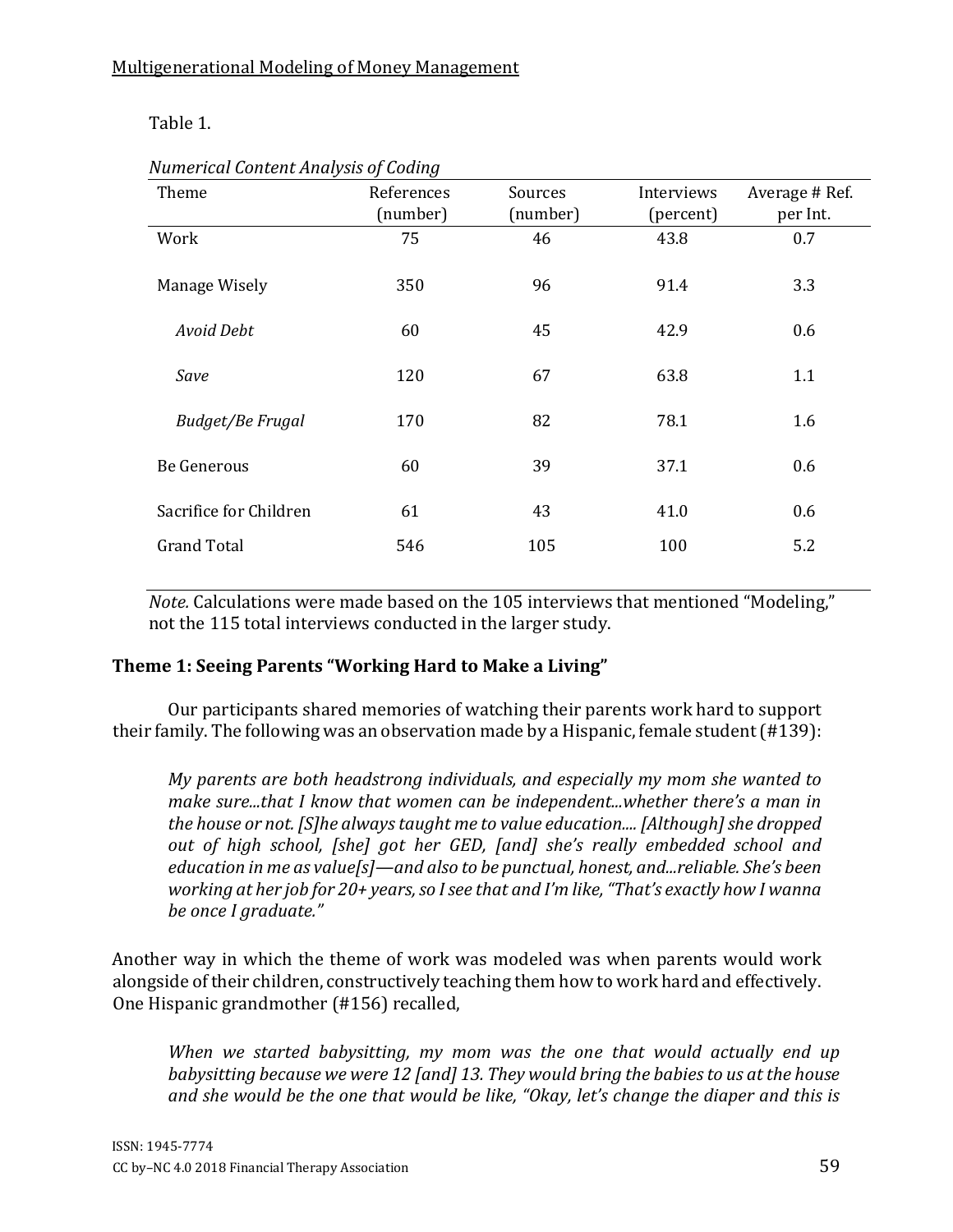*how you do it," so... a lot of times she was actually the one doing the babysitting. But when it came time for... playing...with the babies, it was left to us.... [Also], my father had two or three jobs at the same time. [He was] working hard to make a living.*

The theme of seeing parents "Working Hard to Make a Living" often included parents modeling working for money outside of the home, but many participants also shared how their parents taught them to work hard and to do any job "the way it's supposed to be done." One White father (#110) reflected,

*The thing that has saved my bacon [has been that] even though my parents are lacking in the financial realm...my parents taught us to...work hard every time, all the time. Do jobs the way [they're] supposed to be done. And we do, [my wife] and I both. We just work hard, that's what we do—and that has been a great blessing. And so if our primary income is insufficient for a need that we have, we're not opposed to adding on a parttime gig, doing something.... That was the greatest blessing [my parents] taught me, to work hard and find joy in work. The day I turned 12, I had a paper route. And the day I turned 16, I got hired at Taco Bell. I worked hard through high school and that's just how we roll. We just go get it.* 

In Theme 1, we see that parents' examples with respect to "Working Hard to Make a Living" were reportedly salient influences on their children's lives, even years (or decades) later. The next theme illustrates how some parents modeled effective money management to teach their children what to do with their money once they had obtained it through the process of hard work.

#### **Theme 2: Managing Money Wisely –** *"She gave me a good example of how to control your money."*

The "Managing Money Wisely" theme was multi-faceted and included three major subthemes: (a) Debt avoidance: "*If you don't have the money, you can't afford it*"; (b) Saving: "*They taught us especially to save*"; and (c) Budgeting and frugality: "*They were scrimping and saving.*"

**Sub-theme 1: Debt avoidance** *– "If you don't have the money, you can't afford it."*  As with the theme of hard work, avoiding and getting out of debt were prominent topics in our data. The following narrative from a White grandmother (#112) highlights the multigenerational nature of this study. She said:

*We were never wealthy.... If we didn't have the money for it, we didn't get it. We didn't go into debt.... I guess the bottom line is: if you don't have the money, you can't afford it. Go without.... I know that's not the way people do it today.... Nowadays people will rack up thousands of dollars in debt on [credit] cards for things that they can't afford.... [My husband's] dad was a farmer … and they raised vegetables which they sold and that's what they survived on. My dad was a school teacher...both of us grew up understanding that when you don't have the money, you go without*.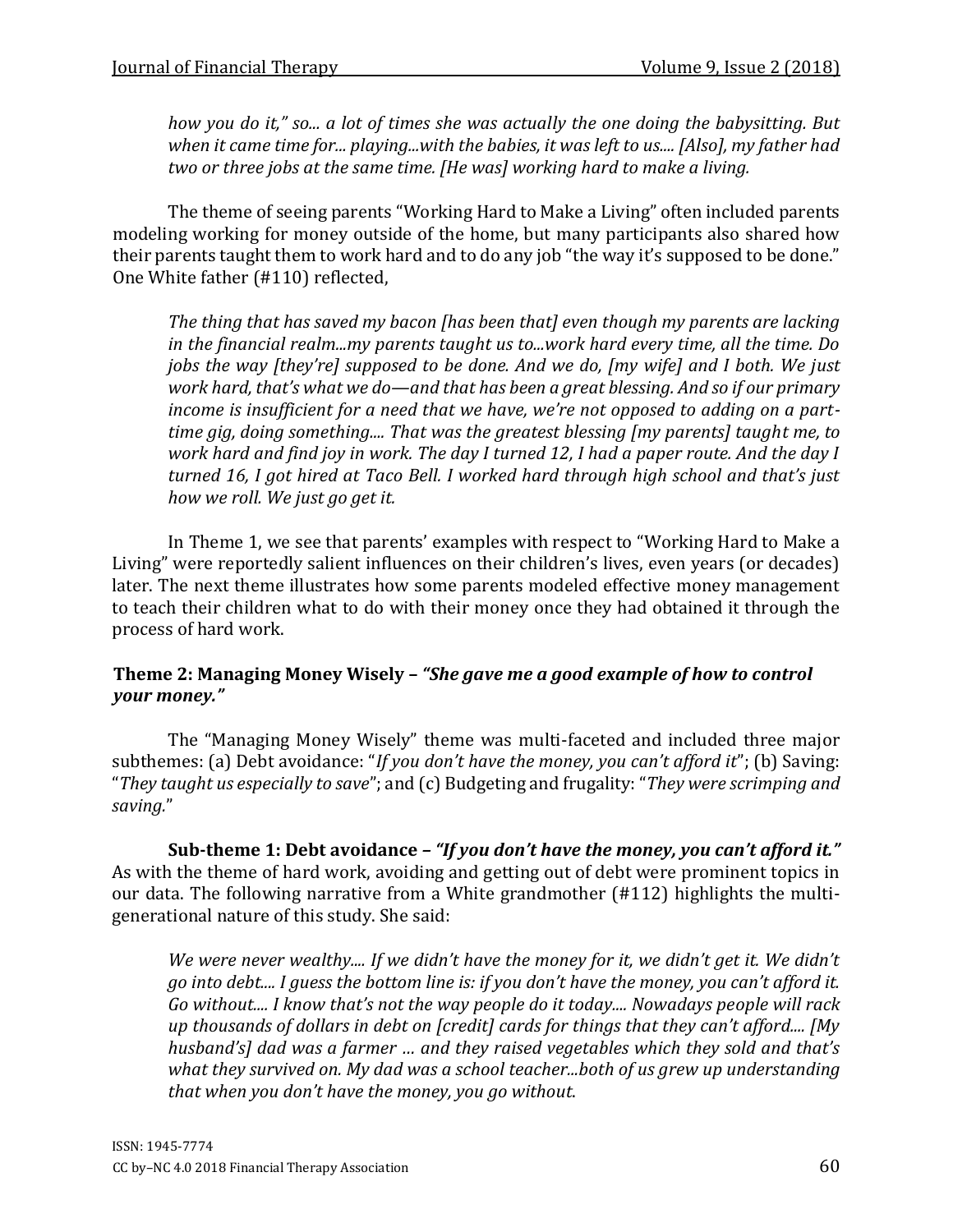#### Multigenerational Modeling of Money Management

One of the things many participants referenced was that their parents were not concerned with buying new things or in keeping up "with other families." One White father (#109) said:

*[One] thing that I observed is that [Dad] would rather fix something...than going out and buying something brand new. We never had a new car, we never had a lot of the things that other families around us had, but in the end, we were debt-free. [T]hat is what I noticed when I got into my teenage years...my parents didn't have any debt. They got rid of that completely*.

Many participants recalled their parents saving cash to make larger purchases to avoid interest costs. A White, female, millennial (#13) shared that:

*Right before I got married, [my parents] got me a car, which was really, really nice [of them]. And the [original] price of my car was \$15,000 [but] my mom [said to the dealer], "I have cash, \$10,000, right now. I'll pay you it today." And they were like, "We'll take it." So cash is...a really powerful weapon. So that definitely was something that they taught me...[about] just avoiding loans and try[ing] to save up, save up, save up, and then just buy something [cash down] so they can't take it away, 'cause it's yours.* 

Many participants reported that avoiding and staying out of debt requires a large sacrifice—or perhaps, many small sacrifices. Several participants, particularly from the parent and grandparent generations, commented that financial sacrifices seem to be relatively rare these days. However, seeing their parents sacrifice early for long-term benefits had a great impact upon some of our participants, including the following prototypical example (#10, White, male millennial):

*[My parents] always did double or triple or even quadruple payments on the home mortgage to get out of debt as quickly as possible.... My dad was married when he was 33 and they bought a house right away and their goal was to be completely out of debt, all debt—their cars, their school [loans], and their home by age 40, and so...they did it. They...had a little graph on the wall... to keep them motivated because when you're living on such a meager budget it gets super frustrating to eat...ramen. And so they had a little graph where they would watch how much their debt was dropping with time so that they could stay motivated.... [Now], I believe strongly in getting out of debt as quickly as possible. …I even might make a little graph for myself...just like my Dad.*

Parents' examples of debt aversion and avoidance were not lost on participants—nor were their practices of saving and investing, the focus of our next sub-theme.

**Sub-theme 2: Saving – "***They taught us especially to save***."** Addressing his father's example, one White father (#109) reflected,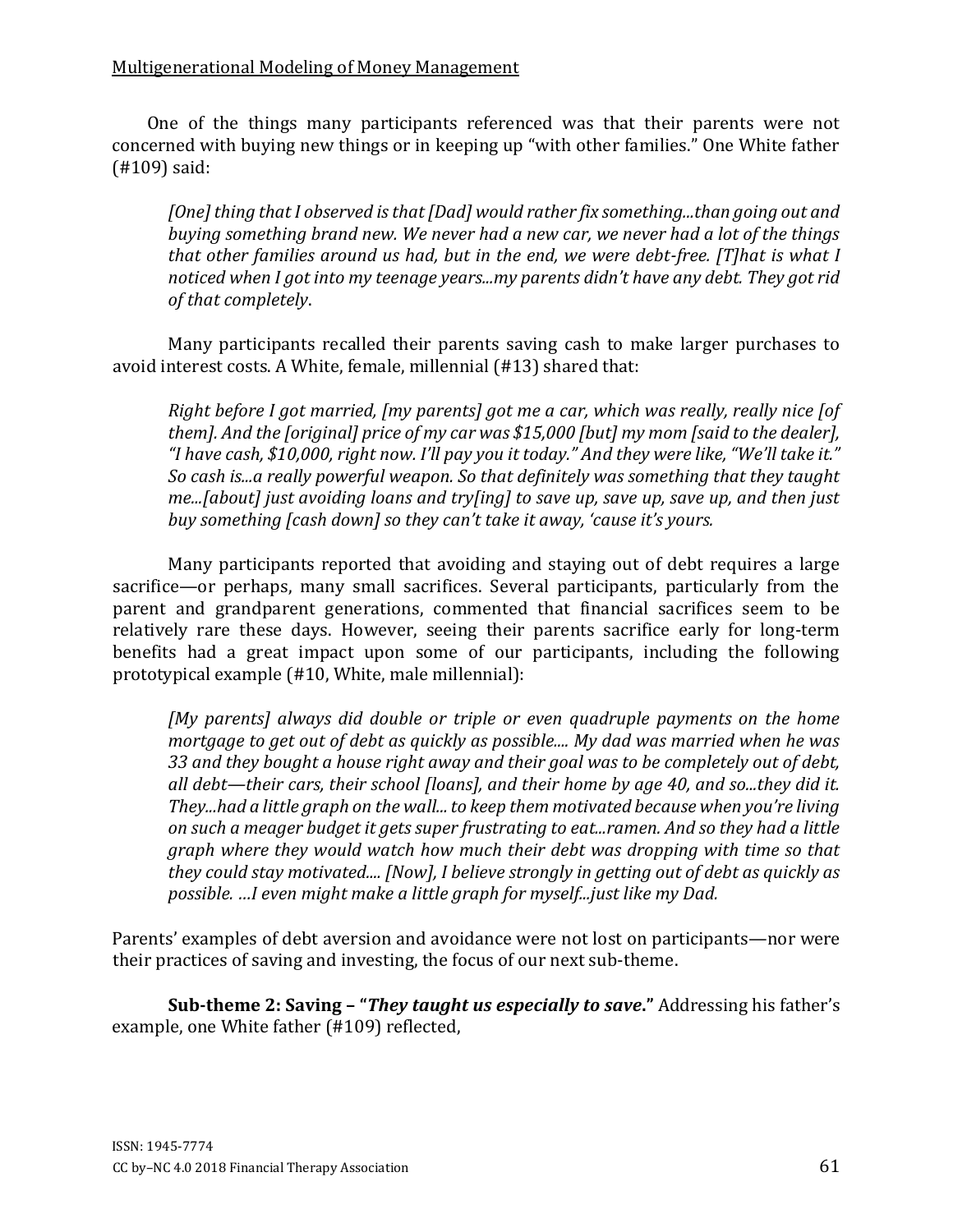*[My Dad] always taught me the importance of saving and the principle of interest. [Also, instead of going deep in debt], my Dad built his own home... as I was growing up. Actually, [he did that] three times.* 

In terms of reports across the three generations, the sub-theme of saving and investing captured the most diversity of practice. Some narratives from parents and grandparents talk about plain and simple saving. The multigenerational sample captures how the process of saving has changed over time. While some of these grandparents were growing up, federal backing (i.e., FDIC, NCUA) for banking, savings and loan corporations, and credit unions were not yet established. One White grandfather (#116) shared,

*[You have to understand that] my folks were living...during the Great Depression. I was born in 1928, so by the time I got 10, my Dad taught me that you ought to save money.... [T]hey taught us both, my Dad especially, to save money. We got tin cans and made a slot [in] them and that was our piggy bank and we put our coins in there.... [M]y Dad lost money in the bank [because] it failed. So, what he did, was he had his own bank at home. He had little holes in the wall, he had a Prince Albert Tobacco can [and] he put his dollar bills in there and rolled them out on a string and then the holes were there and put a picture over the hole and so that was his bank.* 

An Asian, female millennial (#17) similarly reported,

*My mom is from the Philippines. [S]he was raised with no money. And so she came here and whatever money she got she would save because that's just what you do in the Philippines. You just try to keep it so it doesn't leave...* 

The investment and saving strategies discussed by millennials included more sophisticated options that we will not address at length here (e.g., 401k packages, stocks, options, and real estate), but the principle captured in the above narratives still seemed to hold—namely, "You just try to keep it so it doesn't leave."

An unexpected variation on the "saving" theme was stimulated by interview questions related to family vacations. The following is a negative example (#129, Hispanic, female millennial):

*I remember when I was small my parents took us on a trip and I remember it was snowy and they used all the money they had for the trip, they needed credit cards then, money they didn't have, to...[finish] the trip.... I remember when we got back [home], we heard our parents arguing about the money and that they didn't have money and it made us as siblings feel guilty about the trip and I learned...[that] when I want to take a trip I need to make sure everything is paid for before I go so when I come back it will be done and I won't have to worry about it. It will be good.*

By way of contrast, one of the participants (#60, White, male millennial) shared the following: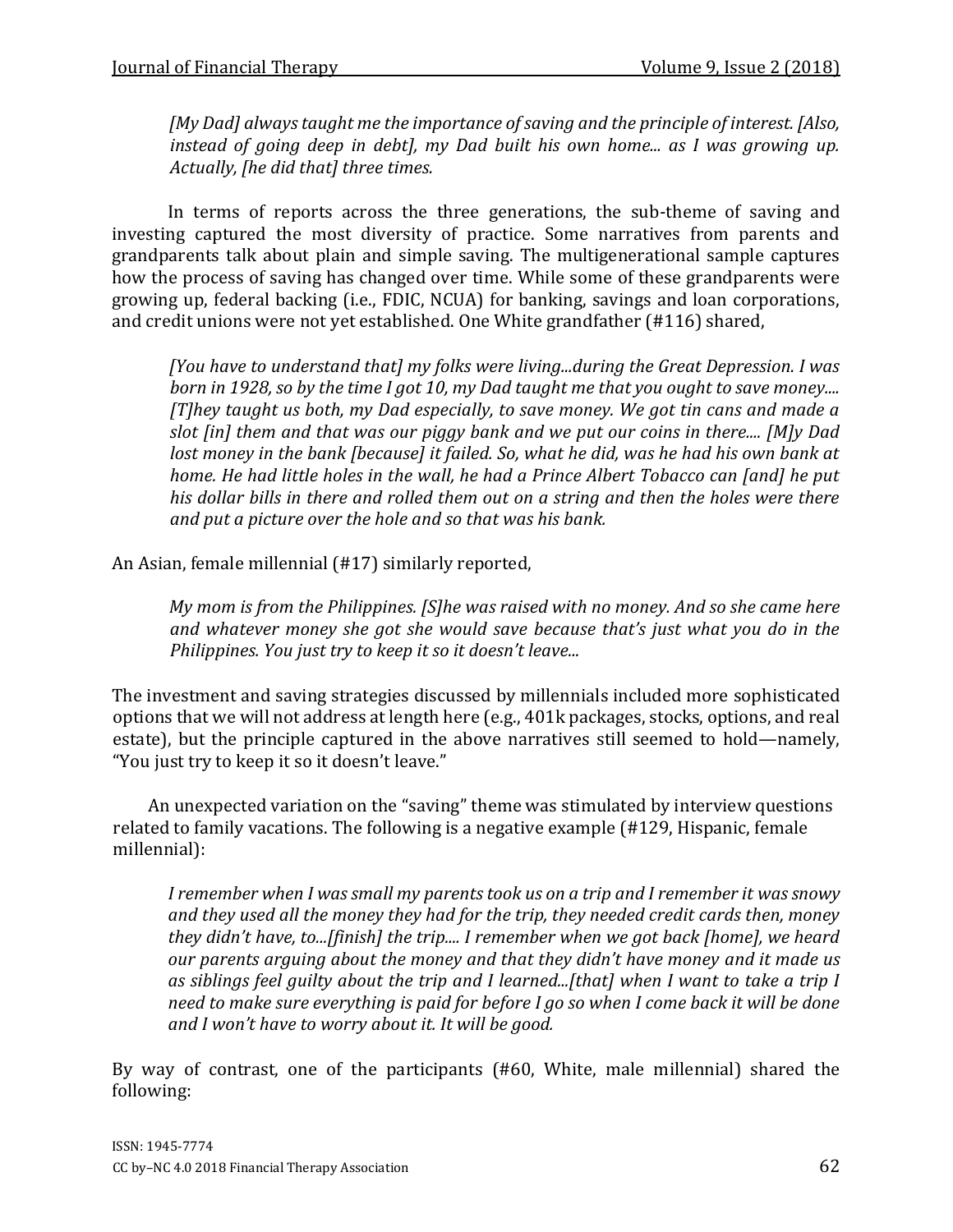*Honestly, the older I get the more I realize my parents were pretty well off. But they never let it show. If we were going on vacations we'd always stay at Motel 6s or we'd go camping. [They saved instead of spending].* 

The power of parental financial modeling reportedly expanded beyond debt aversion and saving and carried over into the realms of budgeting and frugality as well.

**Sub-theme 3: Budgeting and frugality** *– "They were scrimping and saving."* Early on during the team-based qualitative analysis, budgeting and frugality were two different themes. However, upon deeper analysis, it seemed that budgeting was a structure or template, and that frugality was a principle of wisdom and care that undergirded effective budgeting. When asked about her parents' financial example, a White, female millennial (#2) responded, "The first thing would be frugality.... That would be the biggest principle."

The following two narratives reflect the discipline associated with keeping track of a frugalitybased budget. A White, male millennial (#69) said,

*My parents have always been pretty frugal. I remember them sharing a budget sheet they had in college after they got married and they would keep track of every little cent. So if they dropped a cent or picked up a dime they would put it in the budget.... They were scrimping and saving.... [They] showed me I needed to save as much as I can because you don't know what will happen in life.* 

Another millennial (#80, Hispanic female) recalled:

*I always saw my mom, every day, open her Excel sheet with all her finances, her expenses, her bills...a file for each bank account she has, to control everything. I remember all the time after getting groceries or after going to a restaurant she would keep the receipt, then at night she would open her file and put all the information in there. So she always knew how much money she had, how much money she needed. She was a great organizer. I wish I could be more like her. She gave me a good example of how to control your money: Always having a budget, never buying something just because she wanted [it].* 

Some examples of frugality, however, were tied to old-fashioned household production. One White grandmother (#114) explained,

*My parents were very frugal, they were both educators as well. As well as, my dad was a farmer and so they taught us how to preserve food and set aside food. They really believed in...food storage program. My parents were raised during the [Great] Depression...* 

Participants across generations reported ways that their parents tried to "stretch a dollar" or "get more bang for their buck," including the following White, female millennial (#23), who observed,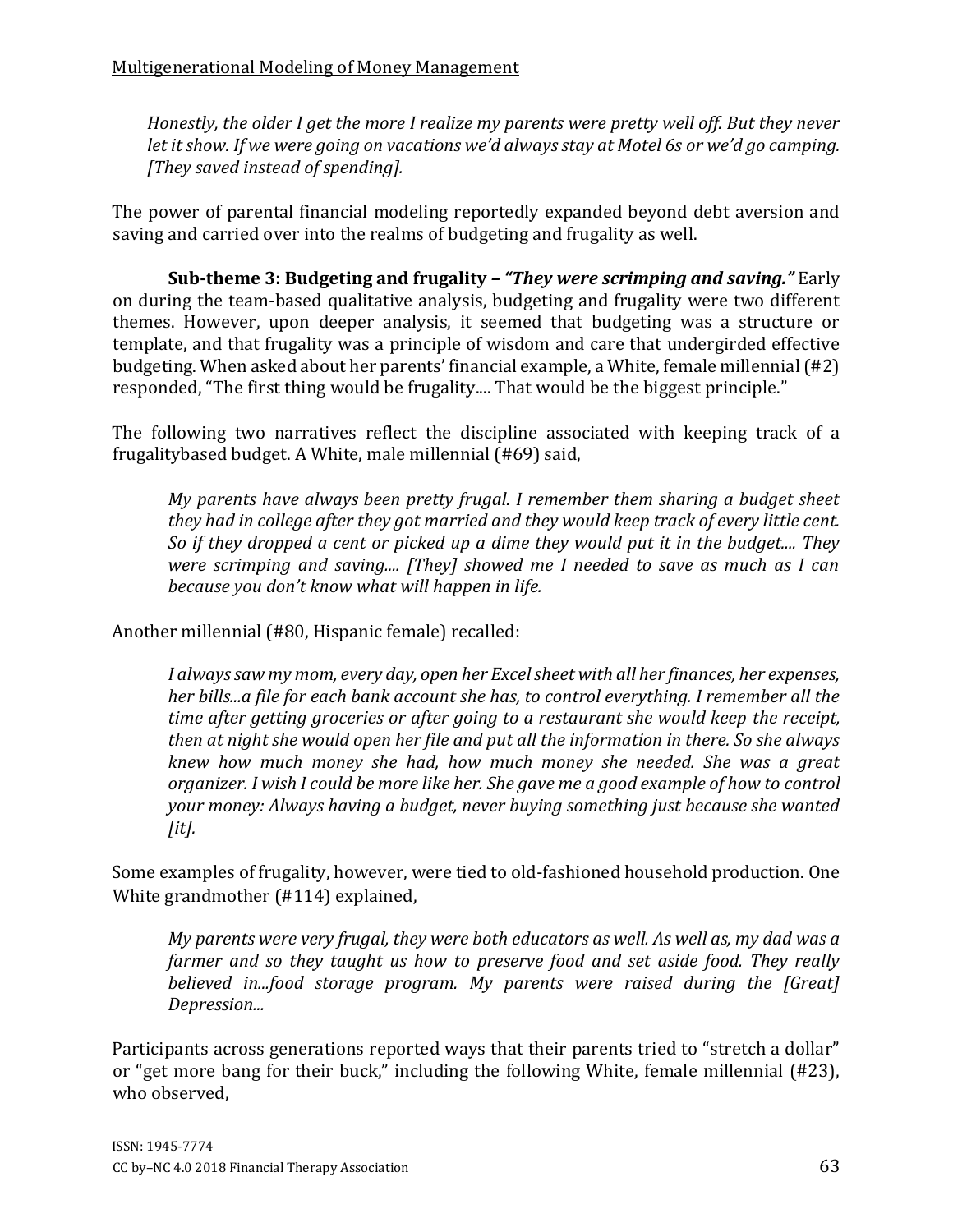*I feel like I have the same perspective as my parents. For example, any time I walk into a room and I'm like, "Who left the lights on?" [and] "What were you thinking?" Because... my Dad, always said, "Turn off the lights." Or when I'm going with friends to do something, they're like, "Oh, well, we'll just drive out of our way and go do that," and I'm like, "[No]...we'll just do everything in one trip so we're not...making a million trips and wasting gas."* 

Another White, female millennial (#147) recalled,

*One of the first things that [Dad] would teach us about money...we would always go grocery shopping with him and we would hunt for the best deals with him for groceries. So, like we would compare price per ounce...to see if the big container was actually a better price than three small containers.... That was one of the first things I remember. Dad was sometimes the parent imprinting frugality and sometimes Mom.* 

One millennial (#138, White female) noted:

*My mom even shops at Goodwill [secondhand retail store] sometimes because she's like, "It's so silly to go buy [expensive] stuff." So again, it's by example [that she teaches me]. If my mom goes to Goodwill, [she'll say], "Oh, hey, I picked this up from Goodwill for you today." So, it shows me that it's okay...we still can go to Goodwill...and we don't need to buy the most expensive things, so I guess [it is] just by example [that my mom has taught me].* 

For some participants' families, the effort to budget and spend with frugality was a family enterprise that involved all of the children, as illustrated in the following African American, female millennial's (#120) narrative:

*Mom told us that they were reading [a] Dave Ramsey [personal money-management consultant]...book, and trying to get out of debt. And so, they told us, "We are going to be on a strict budget." So, I remember...they would eliminate eating out...we'd be eating at home more. My mom would cook more.... [They would] help me and brother understand why they were doing it and why it is so important to be on this budget, to stick with it, to help them overcome their big financial problem. So, during that process we were able to learn and able to see what it's like and what it's like [to change and to be] out of debt and how relieving that is.* 

As reflected here, one participant-reported purpose of budgeting and spending frugally was to help the family achieve higher, more worthy goals—including the peace and relief ("how relieving that is") of being debt free. Another mentioned purpose that drove the careful management of money was that doing so created more financial space to help others, as discussed in our next theme, "The Importance of Generosity."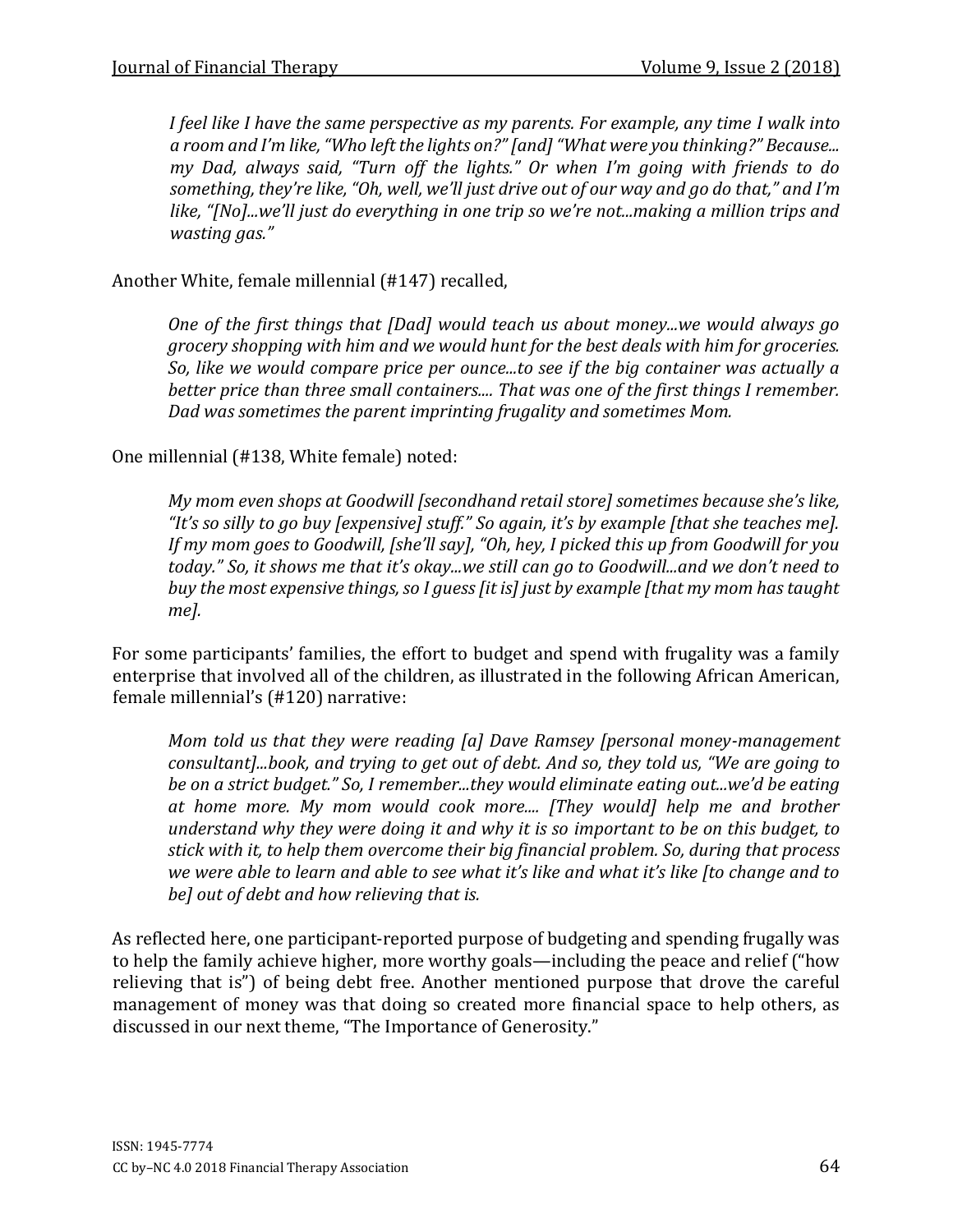# **Theme 3: The Importance of Generosity – "We were always taught to give"**

Across the three-region (Southwest, Mountain West, and Midwest) sample, many of the participants addressed the influence of watching their parents give to others—including donating to their respective faith community or to those in need in their local community. One White, female millennial (#122) reported,

*I think we learned [generosity] through watching them.... [My parents] always did the church donations every time we went to church, so we were always taught growing up to give a portion of whatever we make too. But I don't think it was something that was actively taught, I think it was something that was...just observed and learned that way.* 

Another millennial (#74, White male) similarly reported learning about donating through parental example.

*[My parents] were very generous with charity contributions. They never held back on things like that. They always did things like "Secret Santa" around Christmas time. They always tried to find ways to do things anonymously. Now that they've fallen on harder times [themselves], it's cool to see that coming back the other way around, to see people trying to take care of them too. It teaches me that you should be generous when possible and try to get back on your feet so you can do that for other people.* 

One White father (#110) spoke of a difficult choice that he and his wife faced with their children "looking at us." He explained,

*[I remember] the time [when our kids] were young, our [church leader] came [and] said, "We need folks to help this person financially to serve their mission." And we were not in the best position financially to say "okay." But with our kids sitting there looking at us we said, "What do you need of us?" He said the amount and I looked at [my wife] and thought, "Whoa! How will we do that?" But we said, "Okay we're going to do it. We'll figure it out."* 

A White grandmother (#114) said of her parents,

*My Dad was on the town board and on the fair board and so we grew up in an atmosphere of volunteerism. Yes, I remember going around with my Mother for the March of Dimes...and things like that. [Then] my children went with me when I was [in a leadership position]. So, there was a lot of that in our family, a lot of volunteerism. Dad was also on the hospital board, there was a room down at the new hospital carrying his name for the donations he made. So the example [of giving time and money] was always there.* 

The first several excerpts about generosity deal primarily with lived example, instead of explicit teaching. However, formal teaching was occasionally mentioned by the participants as well. The following father's (#110, White) report is illustrative.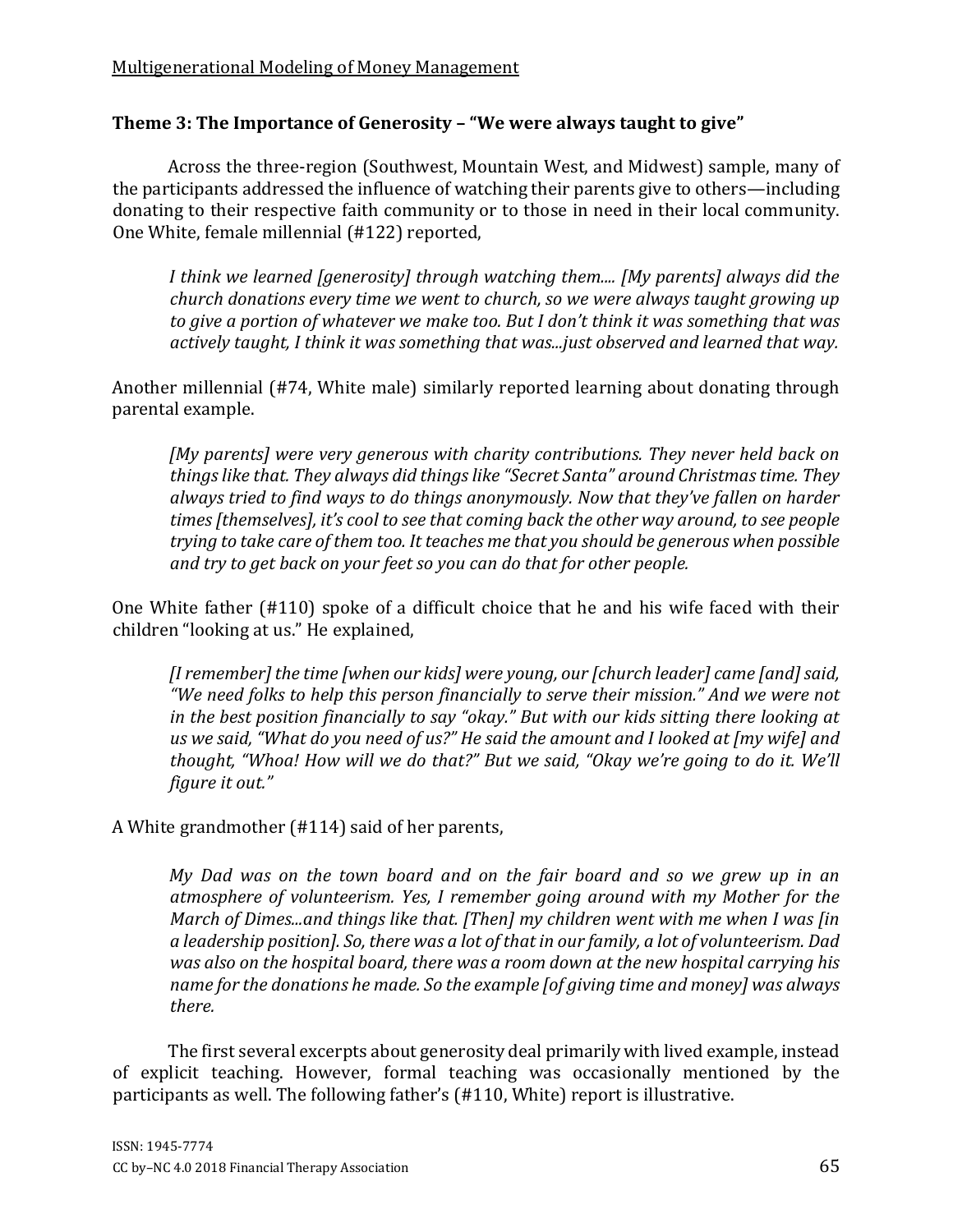*When [the kids] were small and they got money we would ask, "What's the first thing you do?" and they would answer, "Pay tithing." And that wasn't always easy but we worked through those things with them, and now our attention has turned outward. And so we do those things, being as generous as we can be, simply so that we can change our focus of our family.... [To] make it a more outward facing [family]. We do what we can do help other people, that's just who we are. We'll give what we can give, and the kids have really responded [well] to that.* 

While parental efforts to formally teach the importance of generosity and contribution were captured in the interview data, example-based teaching and reports were notably more common. A final related narrative moves closer to home and, like the data, is multigenerational in nature. A Hispanic, female millennial (#139) explained,

*My grandfather is in his seventies and he still works.... [H]e's really sick [but] still works. And my mom tries to give him money so he doesn't have to work that much.* 

As we conclude this third theme (on Generosity), we note that as with the first theme (seeing parents "Working Hard to Make a Living"), the most salient teaching was reportedly offered and received through example. The experiences shared by the participants remind us of this quote, "*Our behavior is permission to others to behave similarly*—*but it is more than that. It is an invitation to do so*" (Marks & Dollahite, 2017, p. 14, emphasis in original). The fourth and final theme, like the last narrative above, involves sacrifice within the family.

## **Theme 4: Sacrificing for Children – "They sacrificed their own needs [for us]"**

Several of the millennial participants were not only cognizant of the generosity their parents showed for others, they were aware of and discussed their parents' sacrifices made on behalf of them and their siblings. One millennial (#80, Hispanic female) said of her mom:

*[My mom] gave me a good example of how to control your money: Always having a budget, never buying something just because she wanted. She would always deprive herself of buying something she just wanted to buy something she needed. Especially for her family.* 

Another millennial (#86, Asian male) said of his parents,

*I've seen them do a lot [of] good. I think they're too frugal [as] spenders, [but] if it's for the family, especially if it's for the kids they rarely hesitate. My younger brother needed a trumpet, his first one broke.... My parents...bought it for [him]. So I think when it comes to us... I just don't think my parents really hesitate...they've done whatever they can [even though] when it comes to their own spending they are really frugal.* 

On a similar note, another millennial (#74, White male) said of his parents,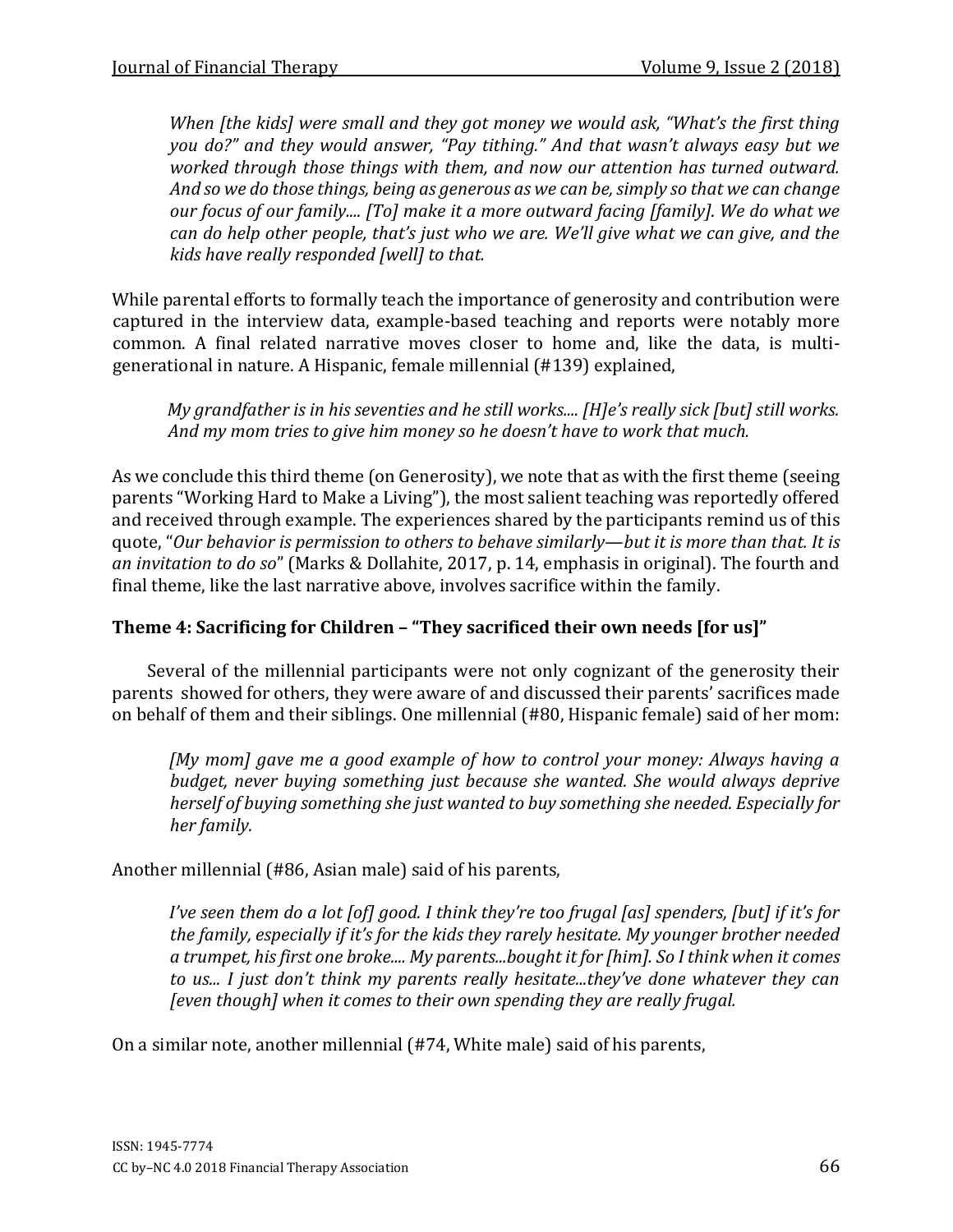*They were very much focused on giving us what we wanted as kids and what was going to be good for us.... My sister [is] very musically inclined, my brother likes computers a lot, and I like sports. So, we had a bunch of different activities.* 

Not all, but many millennials realized that such provision came at parental cost. One African American, female millennial (#120) reflected,

*They probably sacrificed their own needs like...not...getting themselves new clothes...or my stepdad not playing golf [as much as he wanted]. We were always able to do sports and I feel like they had to sacrifice a lot...to do [those] tournament[s] that we wanted to. They would just find ways.* 

Occasionally, the interview data would allow a look behind the scenes from a providing parent's perspective. The following is one such glimpse from a White grandmother (#114):

*I taught piano lessons and we were raising nine children and my husband was an athletic director and sometimes he would [even] umpire at games and things like that so that we would have a little bit extra to help [our kids] when they wanted to do their extracurricular activities.... [Their] grandpa and grandma would pitch in too. It was kind of a community effort to help them do the things that they really wanted to do.* 

Such glimpses capture the multi-generational processes at work and underscore the importance of obtaining perspectives from multiple family members if scholars wish to claim that they are conducting "true" family research (Handel, 1996).

Several comments gave evidence that this theme of sacrifice transcended categories of gender, ethnicity, and life stage. One White father (#103) reflected,

*My mom...joined the army when I was seven years old...to get insurance and put a roof over mine and my brother's heads. That's the way she knew back in the early '70s as a single momma that she could provide for her family. She stayed in the military for nine years 'till me and my brother were out doing our own thing. Then she got out.* 

From the context of this quote, the interviewer felt that the participant was explaining that the main purpose for his mother's involvement in the military was to provide for her children.

One African American mother (#146) explained a similar situation from a parental perspective,

*[My mom] didn't always teach me verbally.... I ended up having my first child out of wedlock, so I was in her home when I had my first child. And she just told me, "I'm here to help you...[but] you just make sure you contribute.... You keep the house clean, you cook, and then I'll take care of the rest. You take care of what you need to for yourself*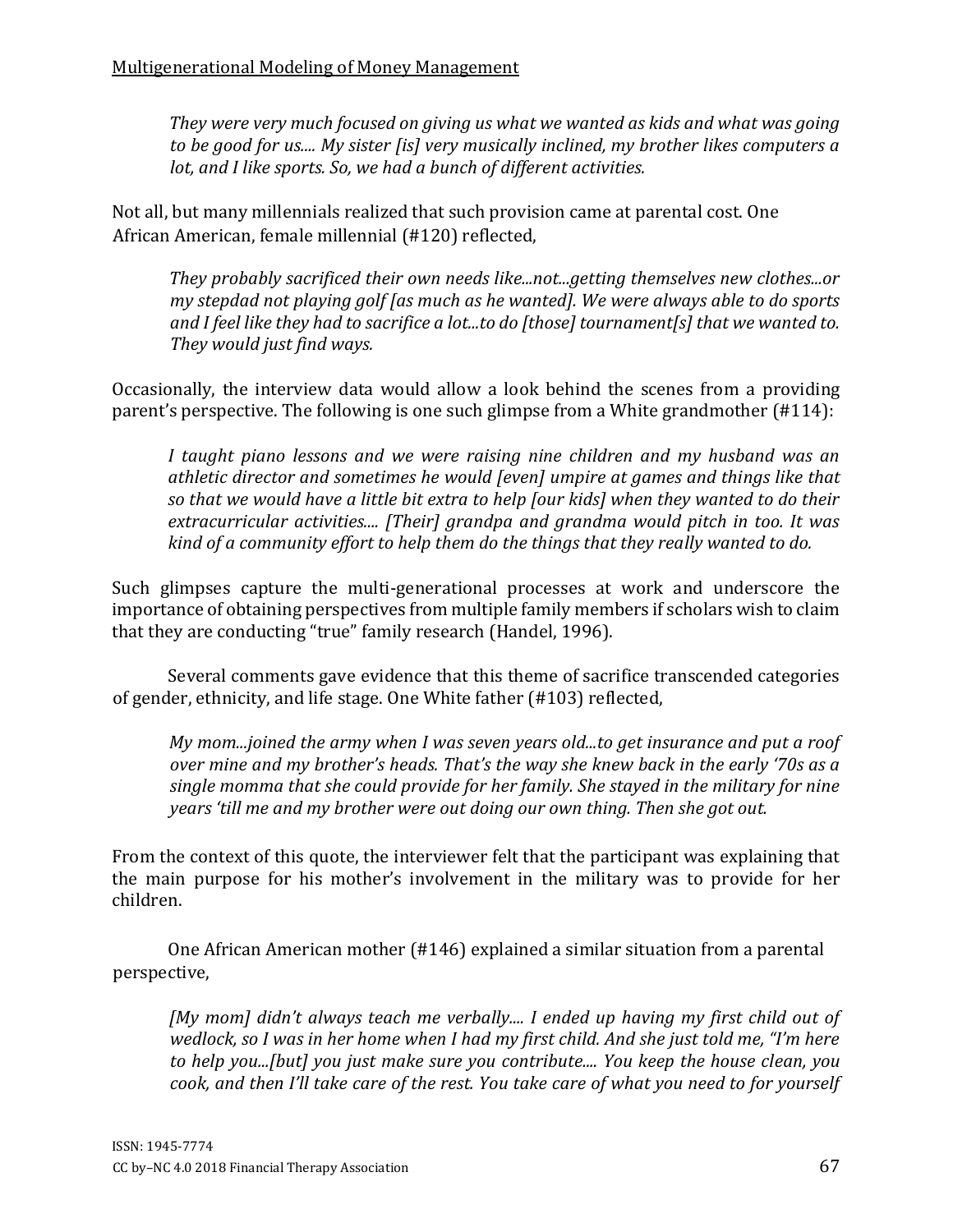*and for your child." So I watched her work two jobs, and I knew my mom was gone all the time because she was working. And I saw her take all-nighters [for us].* 

A Hispanic, female millennial (#126) from a single-parent family said of her mother's sacrifices:

*My mom was a single parent and had me at 15.... [W]e didn't grow up with...any financial assistance from my father, so I have to say from a young [age, years] ago I was always aware of money because it was...always short.... [I learned] budgeting [from] liv[ing] it. [But] I remember she would save a lot, [and] it was always for a grand prize at the end, like…if we save, [if] my mom saves \$4,000, we get to go on a [family] vacation.* 

This young woman's narrative, in full context, revealed each of the themes addressed in this article: A mother who "work[ed] hard to make a living (Theme 1)," who managed money wisely, (Theme 2), and who was generous and unselfish in "sacrificing for [her] children" (Themes 3 and 4). With this multi-thematic illustration of parental modeling of financial behavior as a last narrative touchstone, related implications and applications are now discussed.

#### **DISCUSSION**

The present study is about financial socialization within families. It is part of a multigenerational, qualitative project called the *Whats and Hows of Family Financial \$ocialization* (LeBaron et al., 2018). The study specifically examined how parental modeling facilitates the intergenerational transmission of healthy financial behaviors. From the mouths of emerging adults and their parents and grandparents, the study provides informative examples of the behaviors that parents informally and sometimes unknowingly modeled for their children.

Recent research reveals deficiencies in basic financial literacy and attendant unwise financial behaviors which have alarming consequences such as high debt, low savings and retirement readiness, bankruptcy, physical and mental health tolls, and relational struggles (Asebedo & Wilmarth, 2017; Clarke et al., 2005; Hill, Allsop, LeBaron, & Bean, 2017; Lusardi et al., 2010; Nelli Mae, 2002; Reed & Cochrane, 2012; Stewart, Dew, & Lee, 2017). Like other papers in this genre, this paper seeks understanding by examining the primary source of financial education—parents (Clarke et al., 2005; Grinstein-Weiss et al., 2012; Pinto et al., 2005; Shim et al., 2010). However, this study is different than most because it examined implicit socialization through modeling instead of direct socialization by overt parental teaching. The present qualitative, multi-generational, multi-site study begins to answer the following research question: What financial behaviors are parents modeling for their children? Through rigorous content coding of 115 interviews from three diverse universities, four major themes related to modeling were distilled from 105 participants and illustrated by 546 comments (see Table 1).

The first theme, "Seeing Parents Working Hard to Make a Living," highlighted the importance of parents sharing their paid working experience with their children. Comments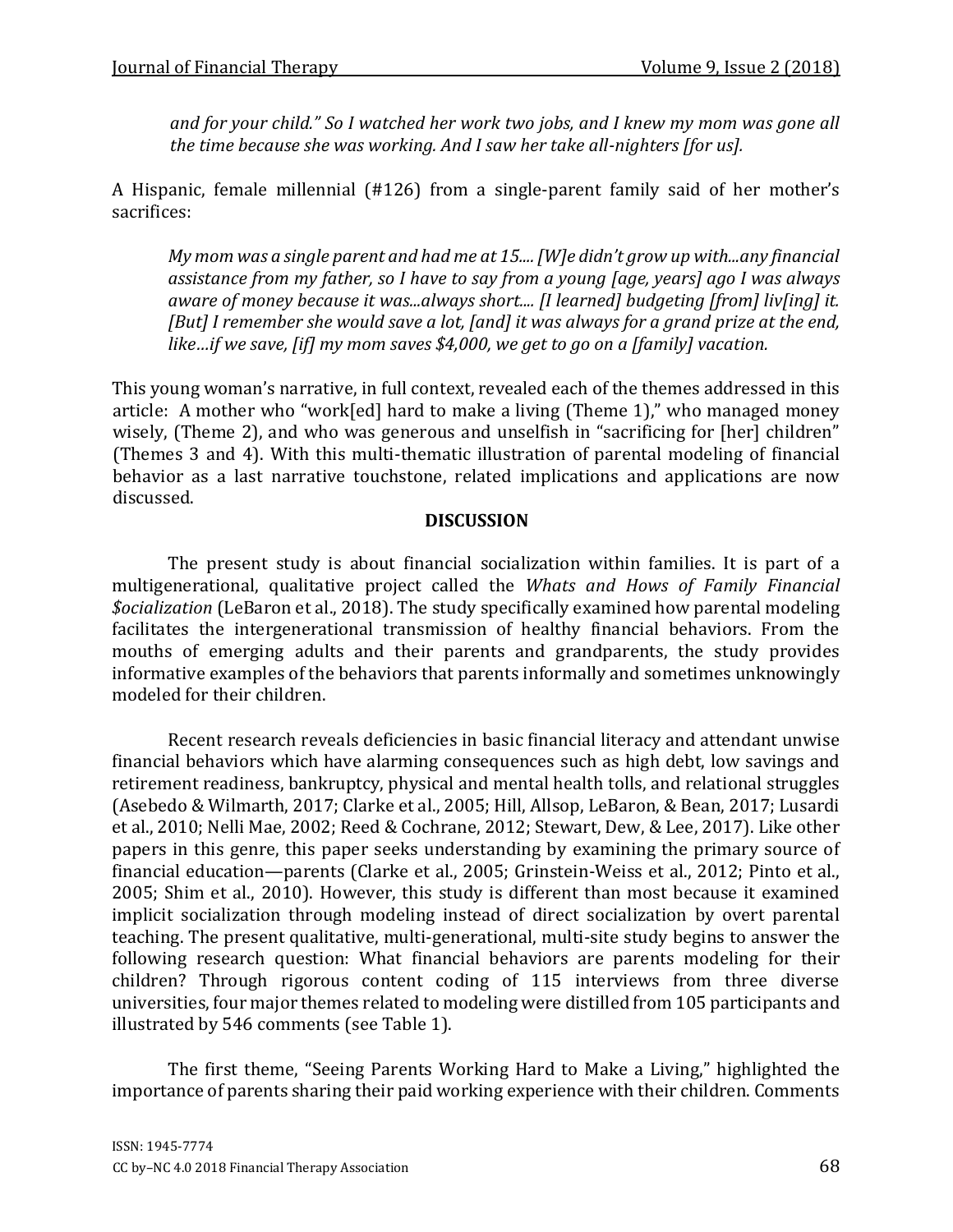#### Multigenerational Modeling of Money Management

in this theme revealed that it is not enough for children to see their parents leave and return from work. It is important for parents to involve their children with their job. This can be done by casually talking about their work over the dinner table or in other informal settings. In some cases it might be helpful for parents to take their children to their work for a few hours. Many organizations now have a "Take your child to work" day. More and more parents do their jobs from home one or more days a week (Bureau of Labor Statistics, 2018). This might provide the opportunity to model hard work. Comments highlighted that it makes sense, too, for parents to work alongside their children in the work of the home and teach them the difference between a job well done and a mediocre effort. This example may be what children need to do well in the workplace.

The second theme, "Managing Money Wisely," included the subthemes debt avoidance, saving, and budgeting and frugality. The comments in this theme and attendant subthemes reflected simple core truths of successful financial management. Parents modeled avoiding debt by letting children know they are foregoing purchases until having the money to make those purchases. Comments provided examples of when parents bought used items instead of new ones, especially related to automobile purchases. Using credit cards responsibly and paying them off every month sets a positive example for children to follow. Likewise, paying extra on the mortgage in order to own the family home debt-free was also salient. The subtheme of saving was very important and was mentioned in 120 comments. Because most financial management occurs online and electronically, today's youth do not get to visibly see their parents setting aside money for savings. Despite this, comments indicated that parents can communicate informally about their savings and other investments. Related closely to savings is the sub-theme of budgeting and frugality, which was mentioned 170 times. Making the choice to create and adhere to a family budget is something that parents can model informally for their children. Modeling healthy budgeting allows children to become aware of household expenses and gain a realistic perspective of money management that will allow them to develop their own frugality and budgeting habits as they emerge into adulthood. "Managing Money Wisely" is especially essential as the rate of financial illiteracy among emerging adults remains high (Clarke et al., 2005; Lusardi et al., 2010; Nelli Mae, 2002; Reed & Cochrane, 2012).

The third theme, "The Importance of Generosity – We were always taught to give" showed examples of how parents modeled using their financial resources to bless the lives of others. In some cases this was by donations to established faith communities or charitable organizations, in some cases the giving was informal. We see in this theme a paradox: Theme 2's focal concepts "Saving" (Subtheme 2) and "Frugality" (Subtheme 3) are directly followed by Theme 3's message ("We were always taught to give"). While this may seem contradictory, this pattern resonates with key findings in previous qualitative work with a national sample of religious families (Marks, Dollahite, & Dew, 2009; Marks, Dollahite, & Baumgartner, 2010) that documented high levels of formal and informal giving among (otherwise) seemingly frugal persons. Large-scale quantitative work also seems to indicate that the generous and charitable are not spendthrifts but careful allocators who intentionally save and intentionally give, as documented by sociologists Christian Smith and Hilary Davidson (2014) in their book-length study *The Paradox of Generosity: Giving We Receive,*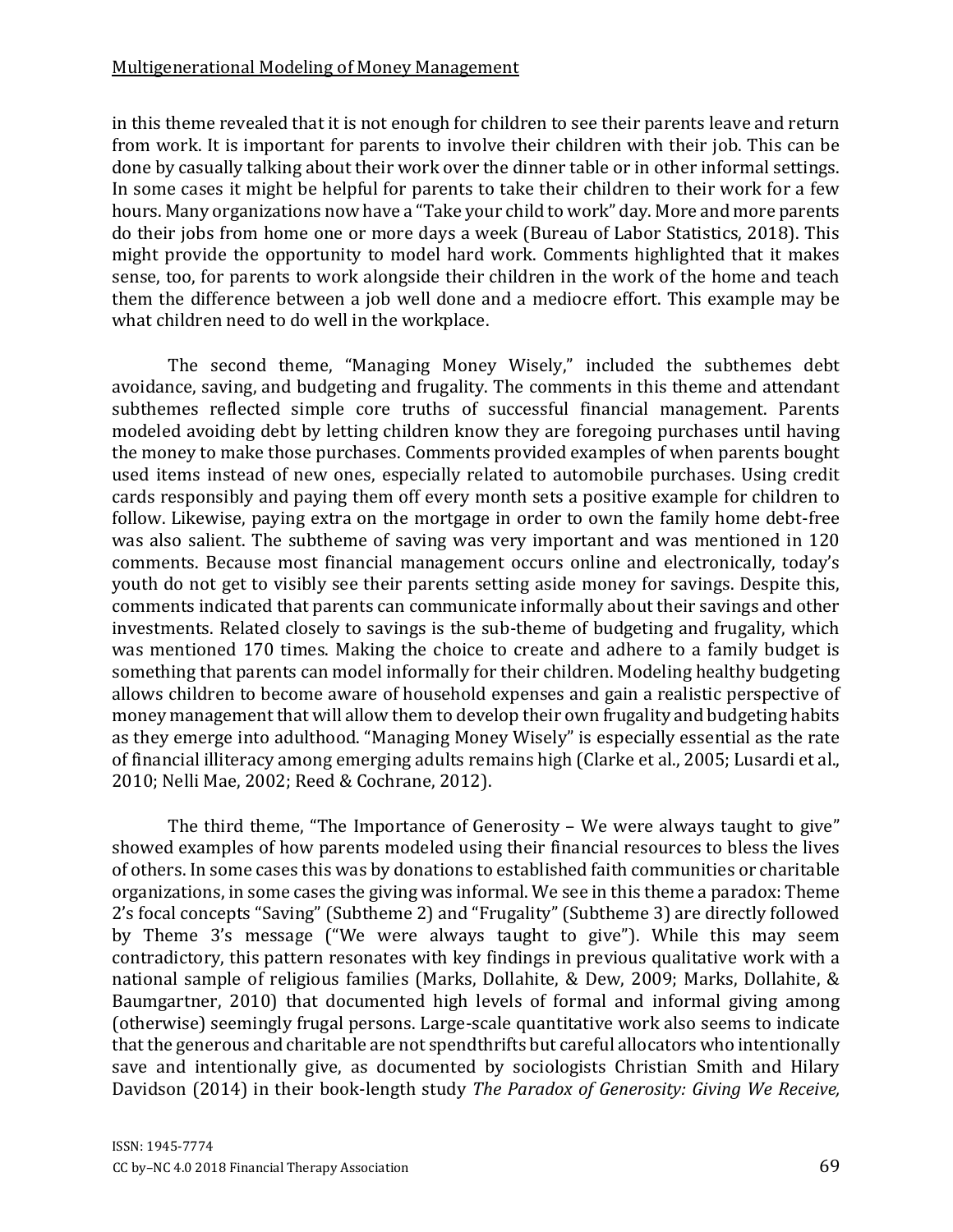*Grasping We Lose*. The critical point is that in families of "givers," like many in our sample, "saving money" seemed to involve "protecting money" from meaningless expenditure so that it could be employed in more meaningful ventures later (i.e., "blessing others," funding worthy charitable organizations). From this vantage, charitable giving and frugality are not incongruent; frugality is a tool to maximize charitable giving. Some Marks et al. (2009) participants reported that giving is not sacrifice, it is "wise stewardship." We look forward to future exploration of the paradox of giving.

The fourth theme, "Sacrificing for Children – They sacrificed their own needs [for us]" dealt with narratives in which children remembered watching their parents forego personal monetary needs and wants in order to use the limited financial resources for the benefit of the family. In truth, raising a family does require significant financial sacrifices (Lino, Kuczynski, Rodriguez, & Schap, 2017). The experiences provided by those in the study suggest that these do not go unnoticed by children. People spend money on the things they value most. Therefore, parents spending money for their families or children sends a message to their children that when making financial decisions, family comes first.

These themes relate to the modeling-compensation hypothesis (Floyd & Morman, 2000), a hypothesis supported by research on various aspects of parenting (e.g., Jensen, Whiteman, Rand, & Fingerman, 2016). The hypothesis is made of two parts: the modeling hypothesis and the compensation hypothesis. The modeling hypothesis is reflective of social learning theory— children imitate the behavior of their parents. In contrast, the compensation hypothesis suggests that some children observe the negative behaviors of their parents and behave in opposing ways. In other words, similar to the family-level idea of bonadaptation (Patterson, 1988), some children develop positively not just *in spite of* negative parental modeling but *because of* it.

While the majority of the data referenced positive modeling, a substantial amount referenced negative modeling. Although the present study did not include an explicit query into "negative" parental modeling, participants were asked if there were things they "wished" their parents would have done differently. The 468 coded responses to this question were so extensive that they required a separate paper (LeBaron, Hill, Rosa, Spencer, Marks, & Powell, 2017). Among those in the present study who referenced negative parental modeling, there seemed to be two divergent groups: (a) those who were following in the footsteps of their parents (i.e., negative financial behaviors) and (b) those who were intentionally behaving differently than their parents (i.e., positive financial behaviors). These two groups provide support for the modeling-compensation hypothesis (Floyd & Morman, 2000). The presence and impact of these behaviors should be tested in future quantitative studies.

#### **Limitations**

While this study was concerned with inter-generational transmission of financial behaviors, future research should explore intra-familial transmission. Intra-familial exploration would reflect more of a systems perspective, such as incorporating siblings as a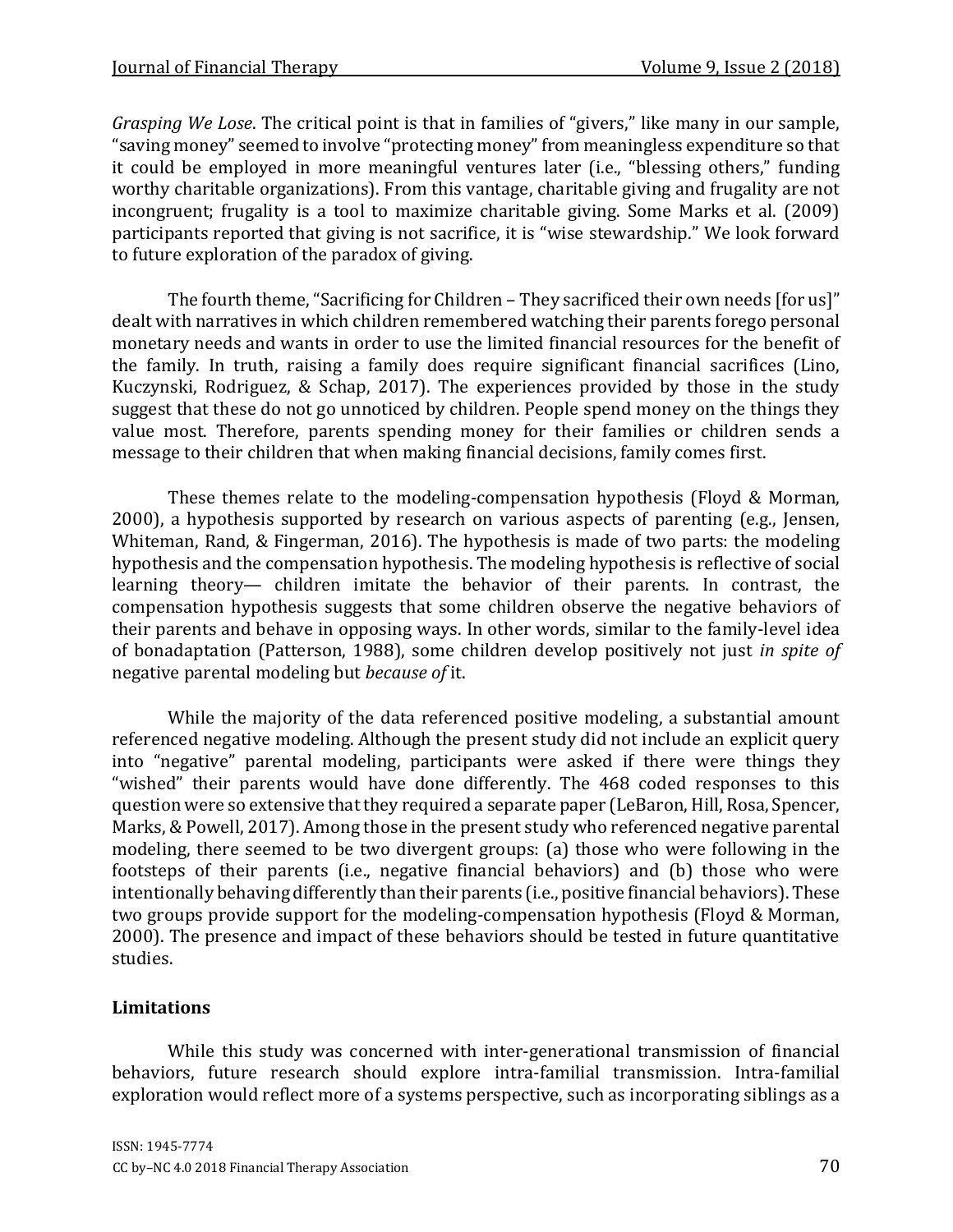factor in financial socialization. Likely, children observe and imitate the financial behaviors of not only their parents but also their siblings, particularly older siblings. There is some research that suggests that while older siblings learn directly from their parents' behavior, younger siblings learn from their older siblings' behavior (Lee, Padilla, & McHale, 2016). Thus, birth order may moderate the influence of parental modeling. Additionally, future research should explore the idea of intentional versus unintentional modeling and whether parents' intent moderates the influence of parental modeling. An additional limitation to this study was the small sample size of parents and grandparents. Finally, all of the emerging adult participants were college students enrolled in a family finance class. Future studies should include those who are not in college.

#### **CONCLUSION**

This study is important because it makes observable some of the intuitive ways that parents model responsible financial behavior. It shows the importance of the maxim, "Practice what you preach." Thematic coding revealed four core themes, "Seeing Parents Working Hard to Make a Living," "Managing Money Wisely," "The Importance of Generosity," and "Sacrificing for Children." These themes represent the narratives of students, parents, and grandparents as they retrospectively reflected on their parents' financial modeling behaviors. These ideas can be used by parents, family life educators, financial therapists, and others to help improve the quality of financial socialization within families.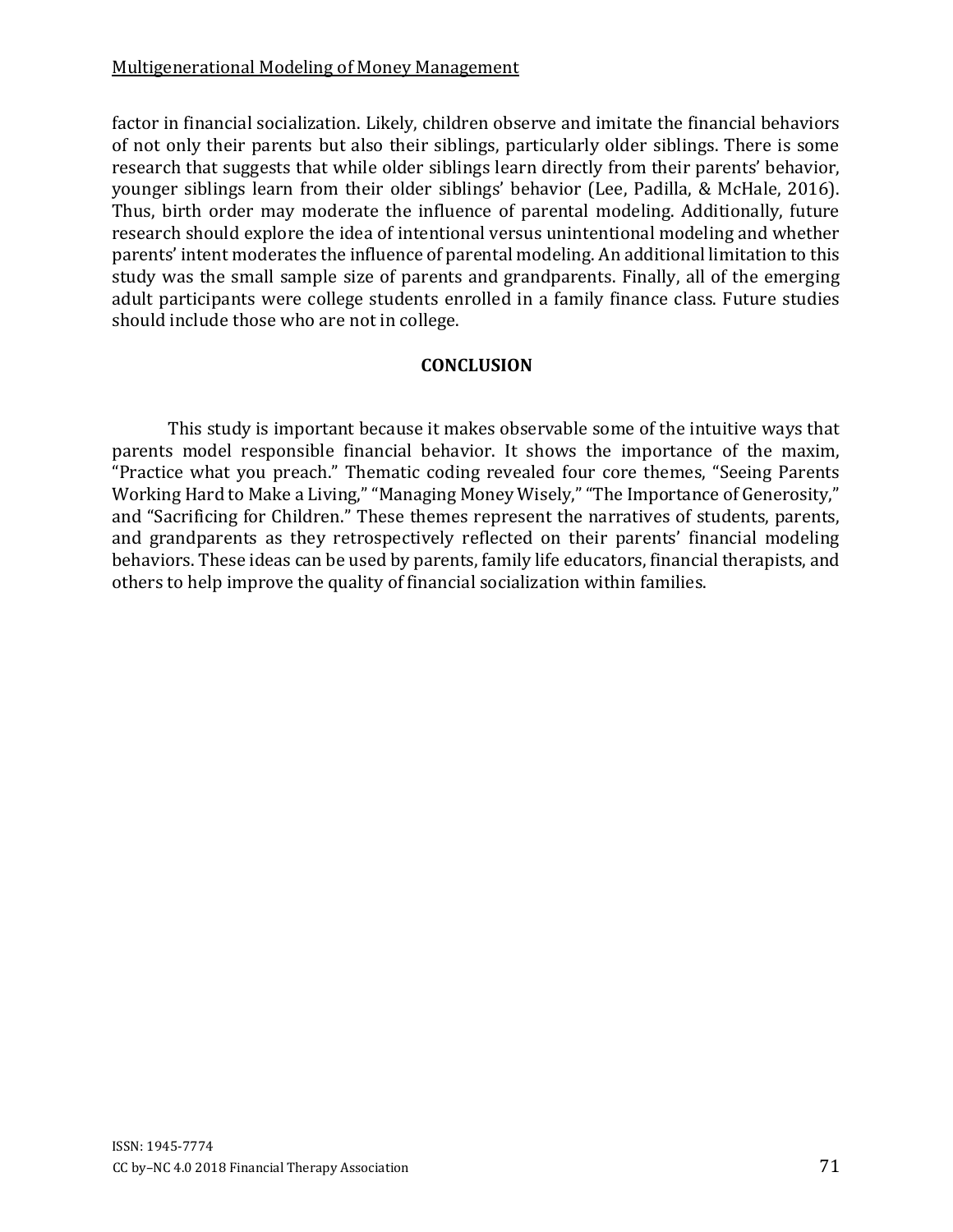#### **REFERENCES**

- Asebedo, S. D., & Wilmarth, M. J. (2017). Does how we feel about financial strain matter for mental health? *Journal of Financial Therapy, 8*(1). doi:10.4148/1944-9771.1130
- Bandura, A. (1977). *Social learning theory*. Englewood Cliffs, NJ: Prentice-Hall.
- Bureau of Labor Statistics. (2018). American time use survey 2017 results. Retrieved from https://www.bls.gov/news.release/pdf/atus.pd[f](https://www.bls.gov/news.release/pdf/atus.pdf) September 21, 2018.
- Clarke, M., Heaton, M., Israelsen, C., & Eggett, D. (2005). The acquisition of family financial roles and responsibilities. *Family and Consumer Sciences Research Journal, 33*, 321- 340.
- Fernandes, D., Lynch, J. J., & Netemeyer, R. G. (2014). Financial literacy, financial education, and downstream financial behaviors. *Management Science*, *60*, 1861-1883.
- Floyd, K., & Morman, M. T. (2000). Affection received from fathers as a predictor of men's affection with their own sons: Tests of the modeling and compensation hypotheses. *Communication Monographs, 67*(4), 347-361. doi:10.1080/03637750009376516

Grinstein-Weiss, M., Spader, J. S., Yeo, Y. H., Key, C. C., & Books Freeze, E. (2012). Loan performance among low-income households. *Social Work Research, 36*, 257-270.

- Grinstein-Weiss, M., Spader, J., Yeo, Y. H., Taylor, A., & Books Freeze, E. (2011). Parental transfer of financial knowledge and later credit outcomes among low- and moderate-income homeowners. *Children & Youth Services Review, 33*, 78-85.
- Grusec, J. E., & Davidov, M. (2007). Socialization in the family: The roles of parents. In J. E. Grusec & P. D. Hastings (Eds.), *Handbook of socialization: Theory and research* (pp. 284–308). New York and London: Guilford Press.
- Gudmunson, C. G., & Danes, S. M. (2011). Family financial socialization: Theory and critical review. *Journal of Family and Economic Issues, 32*(4), 644-667. doi:10.1007/s10834- 011-9275- y
- Handel, G. (1996). Family worlds and qualitative family research. *Marriage and Family Review, 24*, 335-48.
- Hancock, A. M., Jorgensen, B. L., & Swanson, M. S. (2013). College students and credit card use: The role of parents, work experience, financial knowledge, and credit card attitudes. *Journal of Family and Economic Issues*, *34*(4), 369-381. doi:10.1007/s10834-012-9338-8
- Hibbert, J. R., Beutler, I. F., & Martin, T. (2004). Financial prudence and next generation financial strain. *Journal of Financial Counseling and Planning, 15*, 51-59.
- Hill, E. J., Allsop, D. B., LeBaron, A. B., & Bean, R. A. (2017). How do money, sex, and stress influence marital instability? *Journal of Financial Therapy, 8*(1). doi:10.4148/1944- 9771.1135
- Hira, T. K. (2012). Promoting sustainable financial behaviour: Implications for education and research. *International Journal of Consumer Studies, 36*, 502-507.
- Hira, T., Sabri, M., & Loibl, C. (2013). Financial socialization's impact on investment orientation and household net worth. *International Journal of Consumer Studies, 37*, 29-35.
- Jensen, A. C., Whiteman, S. D., Rand, J. S., & Fingerman, K. L. (2016). You're just like your dad: Intergenerational patterns of differential treatment of siblings. *The Journals of*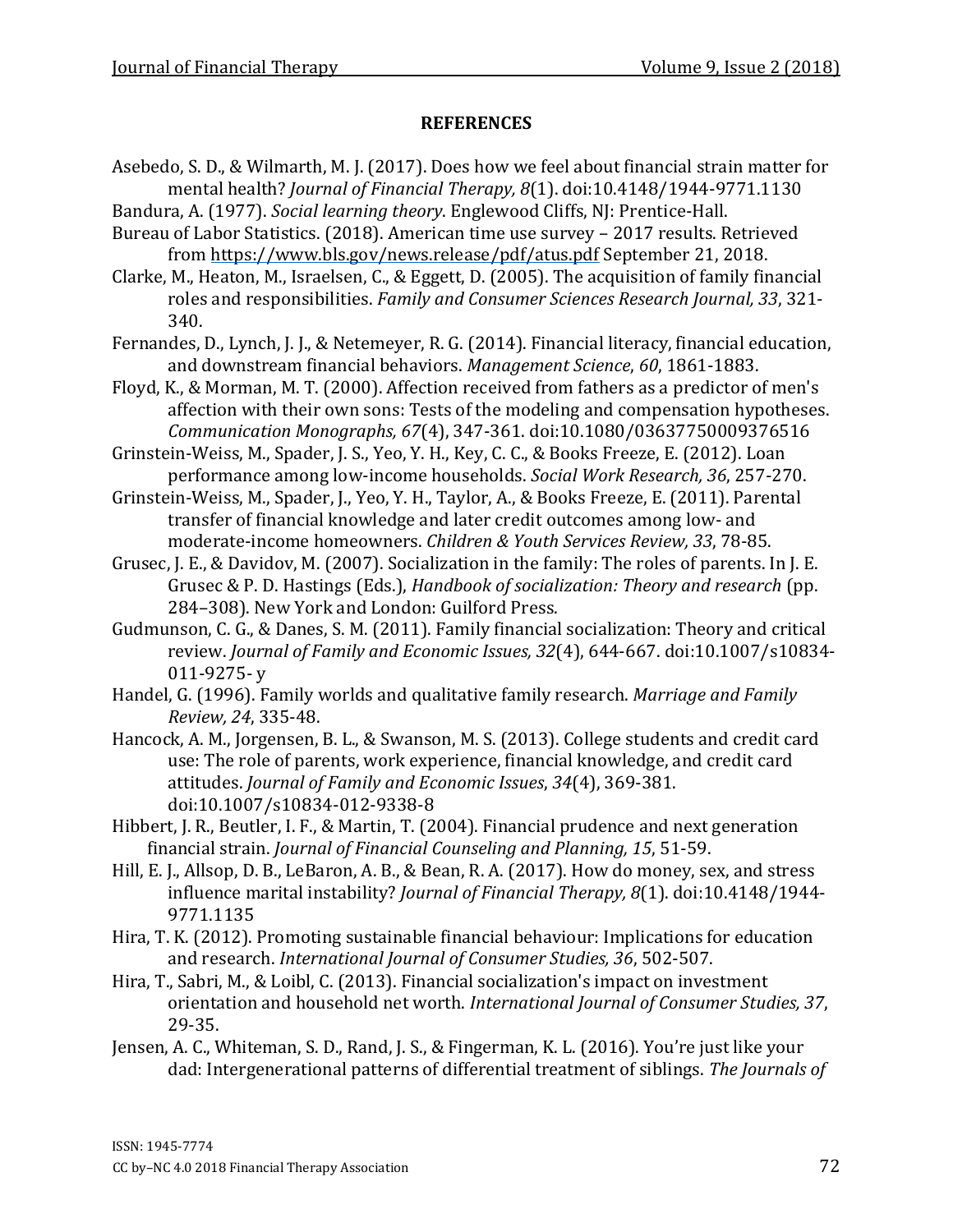*Gerontology Series B: Psychological Sciences and Social Sciences*, gbw033. doi: 10.1093/geronb/gbw033

- John, D. R. (1999). Consumer socialization of children: A retrospective look at twenty-five years of research. *Journal of Consumer Research*, *26*(3), 183-213. doi:10.1086/209559
- Jorgensen, B. L., Rappleyea, D. L., Schweichler, J. T., Fang, X., & Moran, M. E. (2017). The financial behavior of emerging adults: A family financial socialization approach. *Journal of Family and Economic Issues, 38*(1), 57-69. doi:10.1007/s10834-015-9481- 0
- LeBaron, A. B., Hill, E. J., Rosa, C. M., & Marks, L. D. (2018). Whats and hows of family financial socialization: Retrospective reports of millennials and their parents and grandparents. *Family Relations, 67*(4), 497-509. doi:10.1111/fare.12335
- LeBaron, A. B., Hill, E. J., Rosa, C. M., Spencer, T. J., Marks, L. D., & Powell, J. T. (2017). I wish: Multi-generational reflections on parents teaching children about money. *Journal of Family and Economic Issues.* doi:10.1007/s10834-017-9556-1
- Lee, B., Padilla, J., & McHale, S. M. (2016). Transmission of work ethic in African-American families and its links with adolescent adjustment. *Journal of Youth and Adolescence, 45*(11), 2278-2291. doi:10.1007/s10964-015-0391-0
- Lino, M., Kuczynski, K., Rodriguez, N., and Schap, T. (2017). *Expenditures on Children by Families, 2015*. Miscellaneous Publication No. 1528-2015. U.S. Department of Agriculture, Center for Nutrition Policy and Promotion.
- Lusardi, A., Mitchell, O. S., & Curto, V. (2010). Financial literacy among the young. *Journal of Consumer Affairs, 44*, 358-380.
- Marks, L. (2015). A pragmatic, step-by-step guide for qualitative methods. *Current Psychology, 34*, 494-505.
- Marks, L. D., & Dollahite, D. C. (2017). *Religion and families: An introduction*. New York: Routledge/Taylor & Francis.
- Marks, L., Dollahite, D. C., & Baumgartner, J. (2010). "In God we trust": Perspectives on finances, family relationships, and faith. *Family Relations,* 59, 439-452.
- Marks, L. D., Dollahite, D. C., & Dew, J. (2009). Enhancing cultural competence infinancial counseling and planning: Understanding why families make religious contributions. *Financial Counseling and Planning, 20,* 14-26.
- Nelli Mae (2002). Undergraduate students and credit cards. *Braintree, MA*.
- Norvilitis, J. M., & MacLean, M. G. (2010). The role of parents in college students' financialbehaviors and attitudes. *Journal of Economic Psychology, 31*, 55-63.
- Patterson, J. M. (1988). Families experiencing stress: I. The Family Adjustment and Adaptation Response Model: II. Applying the FAAR Model to health-related issues for intervention and research. *Family Systems Medicine, 6*(2), 202-237. doi:10.1037/h0089739
- Pinto, M. B., Parente, D. H., & Mansfield, P. M. (2005). Information learned from socialization agents: Its relationship to credit card use. *Family and Consumer Sciences Research Journal*, *33*(4), 357-367. doi:10.1177/1077727X04274113
- Reed, M., & Cochrane, D. (2012). Student debt and the class of 2011. *Project on Student Debt*.